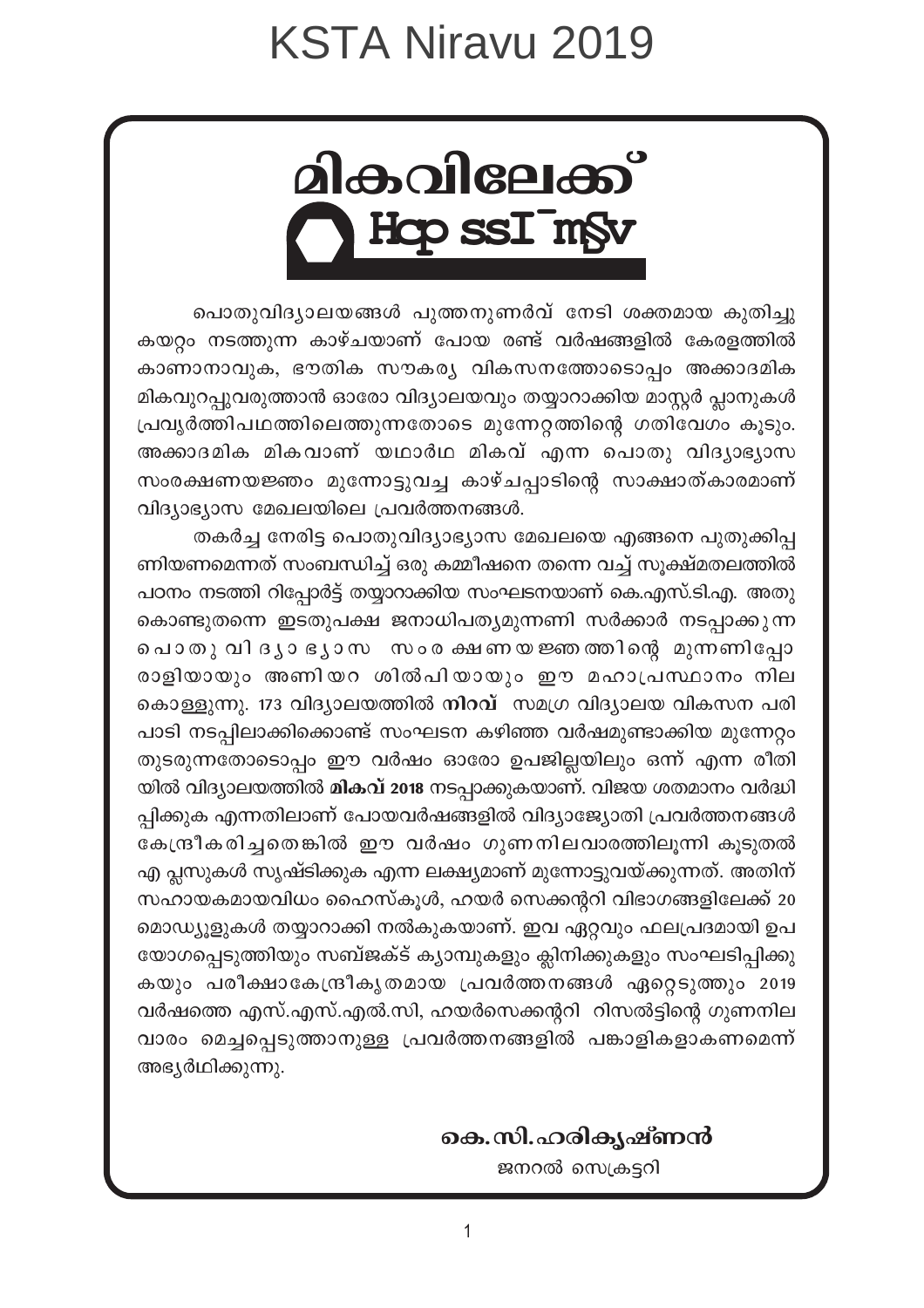#### **CHAPTER - 1 REPRODUCTION IN ORGANISMS**

#### **Important Points:**

| It is the process in which an organism give rise to young ones<br>Offspring (youngone) is produced by single parent.<br>Parent divides into two daughter organism<br>Daughter organism arise from the parental body<br>$\overline{\phantom{a}}$<br>Asexual motile reproductive structure of algae and fungi<br>Asexual reproductive structure of fungi. They are exogenously<br>non motile spore<br>As exual reproductive structure of Sponge. They are internal buds<br>Regeneration of new plant from the portion of vegetative organ<br>Long internode run on the surface, from each node adventitious<br>root and axillary bud develops.<br>Horizontally growing underground stem with axillary and terminal<br>bud<br>Lateral branches originate from the basal and underground portion<br>of main stem come upward giving rise to a shoot.<br>Irregular shaped underground stem modification for storage and<br>propagation.<br>A lateral branch with short internodes and each node bearing a<br>rosette of leaves and a tuft of root<br>Disc shapped underground stem. The fleshy leaf store food<br>and arranged as bulb shaped<br>Plant parts are capable of giving rise to new offsprings<br>Vegetative propagules<br>$\qquad \qquad -$<br>Reproduction involves the formation of male and female gametes.<br>Sexual reproduction<br>Gametes fuse to form Zygote. Zygote develops into new organism.<br>The fusion product of Male and Female gametes.<br>Zygote<br>$\overline{\phantom{0}}$<br>The period of growth<br>$\qquad \qquad -$<br>This phase shows reproductive behavior. e.g.: production of<br>flower.<br>Flowering once in their lifetime<br>Flowering occur every year or season<br>The females of placantal mammals exhibits cyclic changes in the<br>activities of ovaries and accessory ducts as well as hormones<br>during the reproductive phase of non primate mammals.<br>The cyclic change during the reproduction phase of primate<br>mammals.<br>Slowing of metabolism leads to old age<br>First step of sexual reproduction where gametogenesis and gamete<br>transfer occur<br>Process of development of two type of gametes. ie: Male and<br>$\qquad \qquad -$<br>female gamete<br>Female gamete undergoes development to form new organism<br>without fertilisation<br>Syngamy occur in external media. (water) ie: outside the body<br>of organism<br>Syngamy occurs the inside of the body of organism | Life Span                     | The period from birth to the natural death of an organism.  |
|--------------------------------------------------------------------------------------------------------------------------------------------------------------------------------------------------------------------------------------------------------------------------------------------------------------------------------------------------------------------------------------------------------------------------------------------------------------------------------------------------------------------------------------------------------------------------------------------------------------------------------------------------------------------------------------------------------------------------------------------------------------------------------------------------------------------------------------------------------------------------------------------------------------------------------------------------------------------------------------------------------------------------------------------------------------------------------------------------------------------------------------------------------------------------------------------------------------------------------------------------------------------------------------------------------------------------------------------------------------------------------------------------------------------------------------------------------------------------------------------------------------------------------------------------------------------------------------------------------------------------------------------------------------------------------------------------------------------------------------------------------------------------------------------------------------------------------------------------------------------------------------------------------------------------------------------------------------------------------------------------------------------------------------------------------------------------------------------------------------------------------------------------------------------------------------------------------------------------------------------------------------------------------------------------------------------------------------------------------------------------------------------------------------------------------------------------|-------------------------------|-------------------------------------------------------------|
|                                                                                                                                                                                                                                                                                                                                                                                                                                                                                                                                                                                                                                                                                                                                                                                                                                                                                                                                                                                                                                                                                                                                                                                                                                                                                                                                                                                                                                                                                                                                                                                                                                                                                                                                                                                                                                                                                                                                                                                                                                                                                                                                                                                                                                                                                                                                                                                                                                                  | Reproduction                  |                                                             |
|                                                                                                                                                                                                                                                                                                                                                                                                                                                                                                                                                                                                                                                                                                                                                                                                                                                                                                                                                                                                                                                                                                                                                                                                                                                                                                                                                                                                                                                                                                                                                                                                                                                                                                                                                                                                                                                                                                                                                                                                                                                                                                                                                                                                                                                                                                                                                                                                                                                  | Asexual reproduction          |                                                             |
|                                                                                                                                                                                                                                                                                                                                                                                                                                                                                                                                                                                                                                                                                                                                                                                                                                                                                                                                                                                                                                                                                                                                                                                                                                                                                                                                                                                                                                                                                                                                                                                                                                                                                                                                                                                                                                                                                                                                                                                                                                                                                                                                                                                                                                                                                                                                                                                                                                                  | <b>Binary fission</b>         |                                                             |
|                                                                                                                                                                                                                                                                                                                                                                                                                                                                                                                                                                                                                                                                                                                                                                                                                                                                                                                                                                                                                                                                                                                                                                                                                                                                                                                                                                                                                                                                                                                                                                                                                                                                                                                                                                                                                                                                                                                                                                                                                                                                                                                                                                                                                                                                                                                                                                                                                                                  | <b>Budding</b>                |                                                             |
|                                                                                                                                                                                                                                                                                                                                                                                                                                                                                                                                                                                                                                                                                                                                                                                                                                                                                                                                                                                                                                                                                                                                                                                                                                                                                                                                                                                                                                                                                                                                                                                                                                                                                                                                                                                                                                                                                                                                                                                                                                                                                                                                                                                                                                                                                                                                                                                                                                                  | Zoospore                      |                                                             |
|                                                                                                                                                                                                                                                                                                                                                                                                                                                                                                                                                                                                                                                                                                                                                                                                                                                                                                                                                                                                                                                                                                                                                                                                                                                                                                                                                                                                                                                                                                                                                                                                                                                                                                                                                                                                                                                                                                                                                                                                                                                                                                                                                                                                                                                                                                                                                                                                                                                  | Conidia                       |                                                             |
|                                                                                                                                                                                                                                                                                                                                                                                                                                                                                                                                                                                                                                                                                                                                                                                                                                                                                                                                                                                                                                                                                                                                                                                                                                                                                                                                                                                                                                                                                                                                                                                                                                                                                                                                                                                                                                                                                                                                                                                                                                                                                                                                                                                                                                                                                                                                                                                                                                                  | Gemmules                      |                                                             |
|                                                                                                                                                                                                                                                                                                                                                                                                                                                                                                                                                                                                                                                                                                                                                                                                                                                                                                                                                                                                                                                                                                                                                                                                                                                                                                                                                                                                                                                                                                                                                                                                                                                                                                                                                                                                                                                                                                                                                                                                                                                                                                                                                                                                                                                                                                                                                                                                                                                  | Vegetative propagation        |                                                             |
|                                                                                                                                                                                                                                                                                                                                                                                                                                                                                                                                                                                                                                                                                                                                                                                                                                                                                                                                                                                                                                                                                                                                                                                                                                                                                                                                                                                                                                                                                                                                                                                                                                                                                                                                                                                                                                                                                                                                                                                                                                                                                                                                                                                                                                                                                                                                                                                                                                                  | Runner                        |                                                             |
|                                                                                                                                                                                                                                                                                                                                                                                                                                                                                                                                                                                                                                                                                                                                                                                                                                                                                                                                                                                                                                                                                                                                                                                                                                                                                                                                                                                                                                                                                                                                                                                                                                                                                                                                                                                                                                                                                                                                                                                                                                                                                                                                                                                                                                                                                                                                                                                                                                                  | Rhizome                       |                                                             |
|                                                                                                                                                                                                                                                                                                                                                                                                                                                                                                                                                                                                                                                                                                                                                                                                                                                                                                                                                                                                                                                                                                                                                                                                                                                                                                                                                                                                                                                                                                                                                                                                                                                                                                                                                                                                                                                                                                                                                                                                                                                                                                                                                                                                                                                                                                                                                                                                                                                  | Sucker                        |                                                             |
|                                                                                                                                                                                                                                                                                                                                                                                                                                                                                                                                                                                                                                                                                                                                                                                                                                                                                                                                                                                                                                                                                                                                                                                                                                                                                                                                                                                                                                                                                                                                                                                                                                                                                                                                                                                                                                                                                                                                                                                                                                                                                                                                                                                                                                                                                                                                                                                                                                                  | Tuber                         |                                                             |
|                                                                                                                                                                                                                                                                                                                                                                                                                                                                                                                                                                                                                                                                                                                                                                                                                                                                                                                                                                                                                                                                                                                                                                                                                                                                                                                                                                                                                                                                                                                                                                                                                                                                                                                                                                                                                                                                                                                                                                                                                                                                                                                                                                                                                                                                                                                                                                                                                                                  | Offset                        |                                                             |
|                                                                                                                                                                                                                                                                                                                                                                                                                                                                                                                                                                                                                                                                                                                                                                                                                                                                                                                                                                                                                                                                                                                                                                                                                                                                                                                                                                                                                                                                                                                                                                                                                                                                                                                                                                                                                                                                                                                                                                                                                                                                                                                                                                                                                                                                                                                                                                                                                                                  | <b>Bulb</b>                   |                                                             |
|                                                                                                                                                                                                                                                                                                                                                                                                                                                                                                                                                                                                                                                                                                                                                                                                                                                                                                                                                                                                                                                                                                                                                                                                                                                                                                                                                                                                                                                                                                                                                                                                                                                                                                                                                                                                                                                                                                                                                                                                                                                                                                                                                                                                                                                                                                                                                                                                                                                  |                               |                                                             |
|                                                                                                                                                                                                                                                                                                                                                                                                                                                                                                                                                                                                                                                                                                                                                                                                                                                                                                                                                                                                                                                                                                                                                                                                                                                                                                                                                                                                                                                                                                                                                                                                                                                                                                                                                                                                                                                                                                                                                                                                                                                                                                                                                                                                                                                                                                                                                                                                                                                  |                               |                                                             |
|                                                                                                                                                                                                                                                                                                                                                                                                                                                                                                                                                                                                                                                                                                                                                                                                                                                                                                                                                                                                                                                                                                                                                                                                                                                                                                                                                                                                                                                                                                                                                                                                                                                                                                                                                                                                                                                                                                                                                                                                                                                                                                                                                                                                                                                                                                                                                                                                                                                  |                               |                                                             |
|                                                                                                                                                                                                                                                                                                                                                                                                                                                                                                                                                                                                                                                                                                                                                                                                                                                                                                                                                                                                                                                                                                                                                                                                                                                                                                                                                                                                                                                                                                                                                                                                                                                                                                                                                                                                                                                                                                                                                                                                                                                                                                                                                                                                                                                                                                                                                                                                                                                  |                               |                                                             |
|                                                                                                                                                                                                                                                                                                                                                                                                                                                                                                                                                                                                                                                                                                                                                                                                                                                                                                                                                                                                                                                                                                                                                                                                                                                                                                                                                                                                                                                                                                                                                                                                                                                                                                                                                                                                                                                                                                                                                                                                                                                                                                                                                                                                                                                                                                                                                                                                                                                  | Juvenile phase                |                                                             |
|                                                                                                                                                                                                                                                                                                                                                                                                                                                                                                                                                                                                                                                                                                                                                                                                                                                                                                                                                                                                                                                                                                                                                                                                                                                                                                                                                                                                                                                                                                                                                                                                                                                                                                                                                                                                                                                                                                                                                                                                                                                                                                                                                                                                                                                                                                                                                                                                                                                  | Reproductive phase            |                                                             |
|                                                                                                                                                                                                                                                                                                                                                                                                                                                                                                                                                                                                                                                                                                                                                                                                                                                                                                                                                                                                                                                                                                                                                                                                                                                                                                                                                                                                                                                                                                                                                                                                                                                                                                                                                                                                                                                                                                                                                                                                                                                                                                                                                                                                                                                                                                                                                                                                                                                  | Monocarpic plant              |                                                             |
|                                                                                                                                                                                                                                                                                                                                                                                                                                                                                                                                                                                                                                                                                                                                                                                                                                                                                                                                                                                                                                                                                                                                                                                                                                                                                                                                                                                                                                                                                                                                                                                                                                                                                                                                                                                                                                                                                                                                                                                                                                                                                                                                                                                                                                                                                                                                                                                                                                                  | Polycarpic plant              |                                                             |
|                                                                                                                                                                                                                                                                                                                                                                                                                                                                                                                                                                                                                                                                                                                                                                                                                                                                                                                                                                                                                                                                                                                                                                                                                                                                                                                                                                                                                                                                                                                                                                                                                                                                                                                                                                                                                                                                                                                                                                                                                                                                                                                                                                                                                                                                                                                                                                                                                                                  | Oestrus cycle                 |                                                             |
|                                                                                                                                                                                                                                                                                                                                                                                                                                                                                                                                                                                                                                                                                                                                                                                                                                                                                                                                                                                                                                                                                                                                                                                                                                                                                                                                                                                                                                                                                                                                                                                                                                                                                                                                                                                                                                                                                                                                                                                                                                                                                                                                                                                                                                                                                                                                                                                                                                                  | Menstural cycle               |                                                             |
|                                                                                                                                                                                                                                                                                                                                                                                                                                                                                                                                                                                                                                                                                                                                                                                                                                                                                                                                                                                                                                                                                                                                                                                                                                                                                                                                                                                                                                                                                                                                                                                                                                                                                                                                                                                                                                                                                                                                                                                                                                                                                                                                                                                                                                                                                                                                                                                                                                                  | Senescence                    |                                                             |
|                                                                                                                                                                                                                                                                                                                                                                                                                                                                                                                                                                                                                                                                                                                                                                                                                                                                                                                                                                                                                                                                                                                                                                                                                                                                                                                                                                                                                                                                                                                                                                                                                                                                                                                                                                                                                                                                                                                                                                                                                                                                                                                                                                                                                                                                                                                                                                                                                                                  | Pre-fertilisation event       |                                                             |
|                                                                                                                                                                                                                                                                                                                                                                                                                                                                                                                                                                                                                                                                                                                                                                                                                                                                                                                                                                                                                                                                                                                                                                                                                                                                                                                                                                                                                                                                                                                                                                                                                                                                                                                                                                                                                                                                                                                                                                                                                                                                                                                                                                                                                                                                                                                                                                                                                                                  | Gametogenesis                 |                                                             |
|                                                                                                                                                                                                                                                                                                                                                                                                                                                                                                                                                                                                                                                                                                                                                                                                                                                                                                                                                                                                                                                                                                                                                                                                                                                                                                                                                                                                                                                                                                                                                                                                                                                                                                                                                                                                                                                                                                                                                                                                                                                                                                                                                                                                                                                                                                                                                                                                                                                  | Parthenogenesis               |                                                             |
|                                                                                                                                                                                                                                                                                                                                                                                                                                                                                                                                                                                                                                                                                                                                                                                                                                                                                                                                                                                                                                                                                                                                                                                                                                                                                                                                                                                                                                                                                                                                                                                                                                                                                                                                                                                                                                                                                                                                                                                                                                                                                                                                                                                                                                                                                                                                                                                                                                                  | <b>External fertilisation</b> |                                                             |
|                                                                                                                                                                                                                                                                                                                                                                                                                                                                                                                                                                                                                                                                                                                                                                                                                                                                                                                                                                                                                                                                                                                                                                                                                                                                                                                                                                                                                                                                                                                                                                                                                                                                                                                                                                                                                                                                                                                                                                                                                                                                                                                                                                                                                                                                                                                                                                                                                                                  | Internal fertilisation        |                                                             |
|                                                                                                                                                                                                                                                                                                                                                                                                                                                                                                                                                                                                                                                                                                                                                                                                                                                                                                                                                                                                                                                                                                                                                                                                                                                                                                                                                                                                                                                                                                                                                                                                                                                                                                                                                                                                                                                                                                                                                                                                                                                                                                                                                                                                                                                                                                                                                                                                                                                  | Post fertilisation events     | Events in sexual reproduction after the formation of Zygote |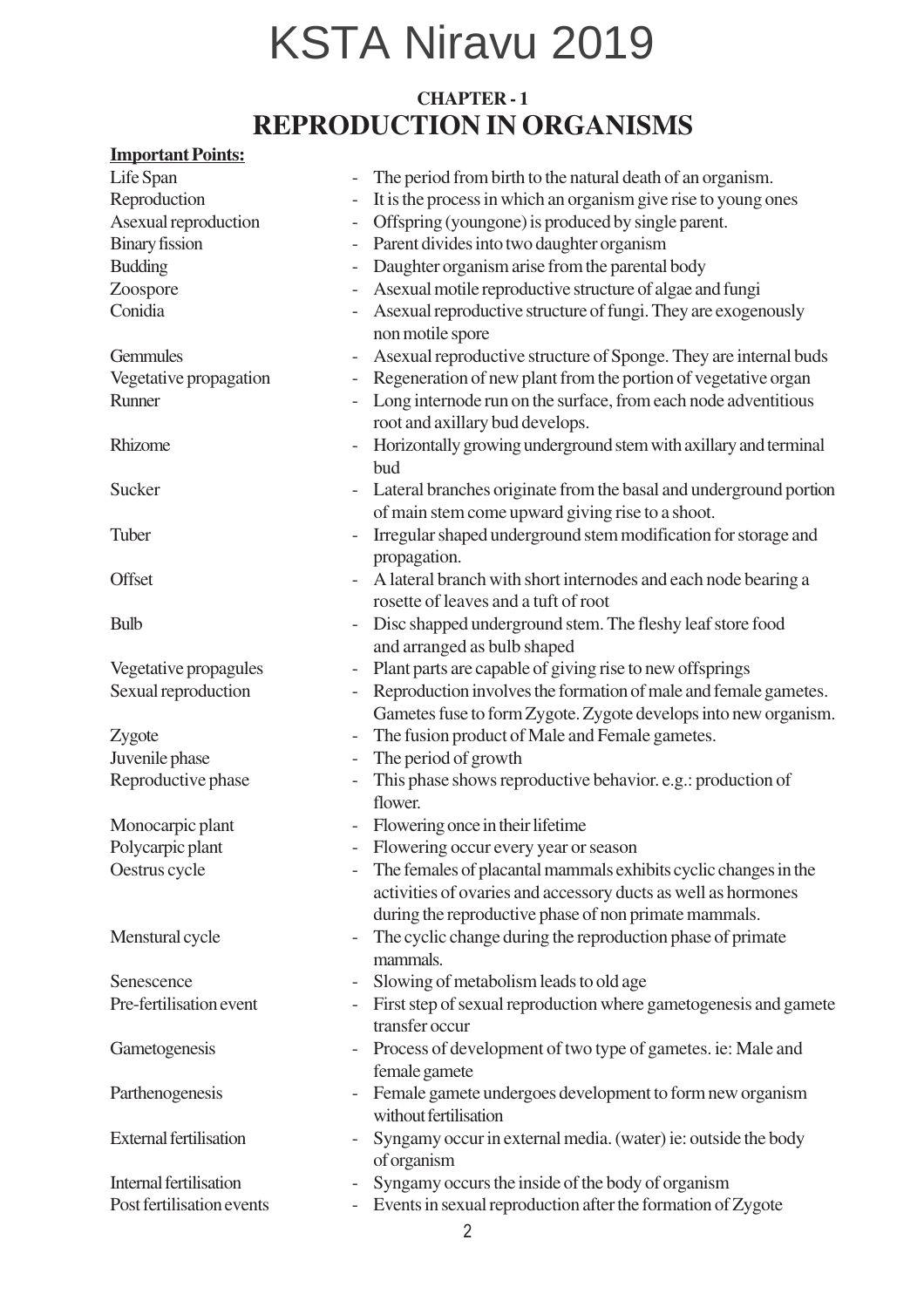| Zygote                            |                          | Zygote is the fused gametes                                           |
|-----------------------------------|--------------------------|-----------------------------------------------------------------------|
| Embryogenesis                     |                          | The processes of development of embryo from Zygote.                   |
| Oviparous                         | $\overline{\phantom{0}}$ | Egg Lying Organisms                                                   |
| Viviparous                        | $\overline{\phantom{0}}$ | Organism give birth to young one                                      |
| Calcarious shell                  | $\qquad \qquad -$        | Fertized egg is covered by calcium shell                              |
| Embryo                            | $\overline{\phantom{0}}$ | Mature Zygote                                                         |
| Seed                              |                          | Mature Ovule                                                          |
| Fruit                             |                          | Mature ovary                                                          |
| Pericarp                          | $\overline{\phantom{a}}$ | Fruit wall                                                            |
| Isogamete (Homogamete)            |                          | Similar type of gametes. ie; Morphologically and Physiologically simi |
|                                   |                          | lar.                                                                  |
| Heterogametes                     |                          | Female gametes are larger than male gamete. ie; Morphologically       |
|                                   |                          | and Physiologically dissimilar gametes.                               |
| Anthrozoid (sperm)                | $\qquad \qquad -$        | Male gamete                                                           |
| $Egg$ (Ovum)                      |                          | Female gamete                                                         |
| <b>Bisexual</b>                   |                          | Both male and female reproductive structures are seen in the          |
|                                   |                          | same organisms.                                                       |
| Unisexual                         |                          | Male and female reproductive structures are seen in different         |
|                                   |                          | individuals.                                                          |
| Homothallic and Monoecious        |                          | It is the bisexual condition.                                         |
| <b>Heterothallic and Diecious</b> |                          | It is the unisexual condition.                                        |
| Staminate                         | $\overline{\phantom{a}}$ | Unisexual flower bearing stamen.                                      |
| Pistillate                        | $\qquad \qquad -$        | Unisexual flower bearing pistil.                                      |
| Monoecious plant                  | $\qquad \qquad -$        | Male and female flowers found in single plant.                        |
| Dioecious plant                   | $\qquad \qquad -$        | Male and female flowers found in different plants.                    |
| Meocytes                          |                          | It is the gamete mother cell                                          |
| Pollen grain                      | $\overline{\phantom{0}}$ | The male gamete produced in anther.                                   |
| Ovule                             |                          | Female gamete found in ovary.                                         |
| Pollination                       | $\qquad \qquad -$        | Transfer of pollen grain to stigma.                                   |
| Fertilization                     |                          | Fusion of gametes.                                                    |
| Syngamy                           | $\blacksquare$           | Fusion of male gamete with egg.                                       |

#### **Questions and Solutions**

Q 1. Name the vegetative propagules of angiosperm. (2 score)

- Ans 1. Eyes of potato 2. Rhizome of ginger 3. Bulbil of agave 4. Leaf bud of bryophyllum 5. Offset of water hyacinth
- Q 2. Which plant is known as terror of Bengal. Justify
- Ans Water hyacinth is known as terror of Bengal because it is most invasive weeds founds in standing water and drain oxygen from the water and leads the death of fishes.
- Q 3. Write the unisexual reproductive structures from the following.
- Ans a) Zoospores of chlamydomonas b) Conidia of penicillium c) Buds in Hydra d) Gemmules in sponge
- Q 4. Define parthenogenesis give an example
- Ans It is the development of an organism from unfertilized female gamete. eg: honey bee
- Q 5. Name the unisexual reproductive structure of the following. a) Clamydomonas b) Penicillium c) Hydra d) Sponges
- Ans a) Zoospore b) Candia c) Bud d) Gemmules
- Q 6. A unisexual flower having no androecium is called
- Ans Pistillate
- Q 7. Match Column A with B
	- 1. Bulbil Bryophyllum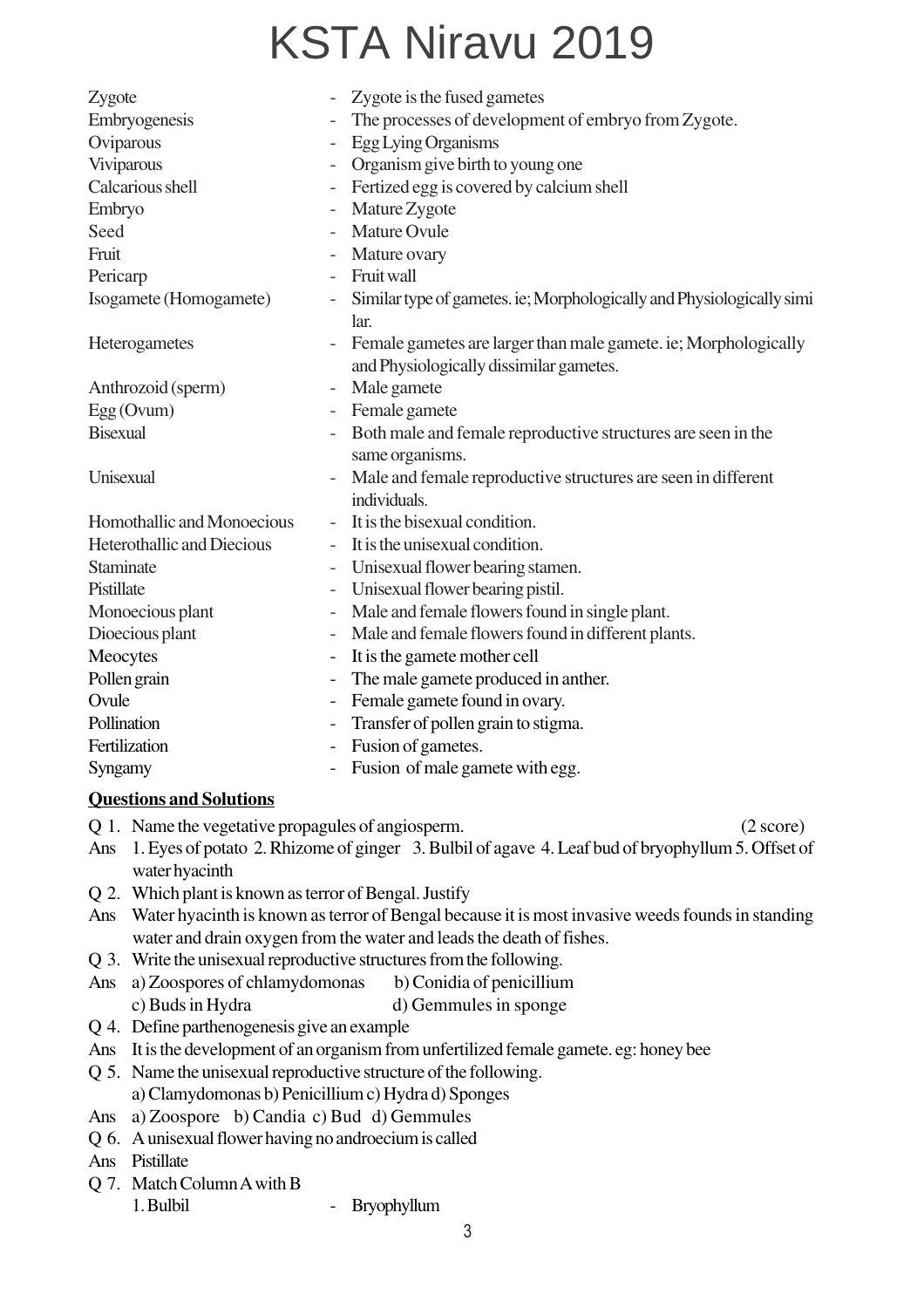- 2. Offset Sponge 3. Gemmules - Water hyacinth
- 4. Leaf buds Agave
- 

Ans. 1 (d)  $2 (c)$   $3 (b)$   $4 (c)$ 

Q 8. From the following select the two having a haploid chromosome number

a) Egg b) Endosperm c) Zygote d) Pollen

- Ans Egg and pollen
- Q 9. Morphologically and genetically similar individual called
- Ans Clones
- A 10. In asexual reproduction, offsprings are produced by a single parent with or without the involment of gamete formation. Name the asexual reproductive structure of a and b. a) hydra b) penicillium
- Ans a) Bud b) Conidia
- Q 11.In papaya, male and female flowers are present in separate plants. They are said to be---------
- Ans Dioecious
- Q 12.Pre-fertilization events of sexual reproduction in all organism are gametogenesis and ganete transfer. What are the post ferlilization events.
- Ans Zygote formation and embryogenesis
- Q 13.Find out which statement are true
	- a) Ovary develop into fruit
	- b) In flowering planto zygote is developed outside the ovule.
	- c) Ovule develop into embryo
- Ans a and c

#### **CHAPTER 2 SEXUAL REPRODUCTION IN FLOWERING PLANT**

#### **Important Points**

| <b>Stamen</b>          |                          | Male reproductive part of flower                                                  |
|------------------------|--------------------------|-----------------------------------------------------------------------------------|
| Pistil                 |                          | Female reproductive part of flower                                                |
| Microsporogenesis      |                          | The processes of development of pollen grain.                                     |
| Exine                  |                          | Outer wall of pollen grain                                                        |
| Sporopollenin          |                          | Most resistent organic (biological) material found in exine                       |
| Intine                 |                          | Inner wall of pollen grain                                                        |
| Palynology             |                          | The study of pollen grain                                                         |
| Pollen viability       | $\overline{\phantom{a}}$ | The duration of pollen grain remain functional                                    |
| Pollen bank            |                          | Storage of pollen grains for years in liquid nitrogen at-196 °C                   |
| Megasporogenesis       |                          | The processes of development of megaspore.                                        |
| Monocarpellary         | $\blacksquare$           | Flower with one pistil                                                            |
| Multicarpellary        |                          | Flower with numerous pistil                                                       |
| Syncarpous             |                          | Fused carpels                                                                     |
| Apocarpous             |                          | Free carpels                                                                      |
| Stigma                 |                          | The terminal receptive part of pistil                                             |
| Style                  |                          | Elongated tube of pistil                                                          |
| Ovary                  |                          | The basal bulged part of pistil with ovule                                        |
| Megasporangium         |                          | Nucellus is enclosed by one or more perfective envelopes, known<br>as integument. |
| Micropyle              | $\overline{\phantom{a}}$ | Small opening of integument at egg apparatus region of ovule.                     |
| Chalaza                | $\overline{\phantom{a}}$ | The region opposite to mycropylar end.                                            |
|                        |                          | Megaspore mother cell (MMC) - Initial diploid cells develop as megaspore          |
| Monosporic development |                          | Embryosac develop from single spore mother cell.                                  |
|                        |                          |                                                                                   |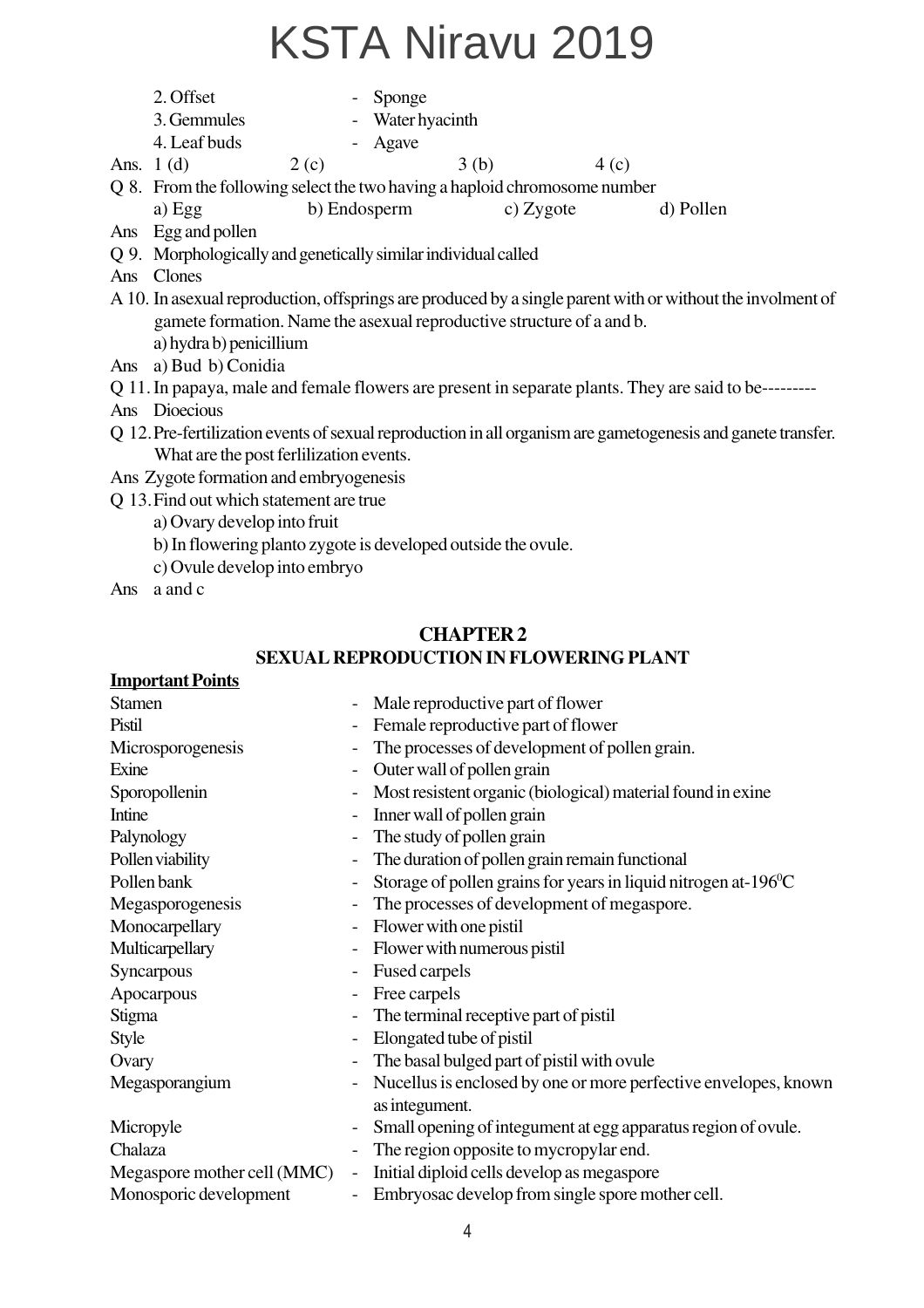| Egg apparatus            |                              | Association of two haploid synergids and one egg cells in<br>embryosac.                  |
|--------------------------|------------------------------|------------------------------------------------------------------------------------------|
| Synergids                |                              | Two haploid cells associate with egg cells                                               |
| Antipodals               | $\qquad \qquad -$            | Three haploid cells organized at chalazal region of embryosac                            |
| Central cell             | $\qquad \qquad -$            | Two haploid polar nucleus organized at central portion of embryo<br>sac.                 |
| Pollination              | $\qquad \qquad -$            | The mechanism of transfer of pollen grain.                                               |
| Autogamy                 |                              | Transfer of pollen grain in between the anther and stigma of the<br>same flower.         |
| Chasmogamous flower      | $\qquad \qquad \blacksquare$ | Opened flower                                                                            |
| Cleistogamous flower     | $\overline{\phantom{a}}$     | Flower don't open at all.                                                                |
| Geitonogamy              |                              | Transfer of pollen grain from staminate flower to pistilated                             |
|                          |                              | flower of same plant.                                                                    |
| Xenogamy                 |                              | Transfer of pollen grain from one flower to stigma of another<br>flower of same species. |
| Pollen or Nectar Robbers |                              | Insect robes pollen or nectar without bringing pollination.                              |
| Emasculation             |                              | Removal of anther                                                                        |
| Bagging                  |                              | Covering of stigma                                                                       |
| Double fertilization     | $\qquad \qquad -$            | Syngamy and triple fusion                                                                |
| Syngamy                  | $\qquad \qquad -$            | Fusion of male gamete with female gamete                                                 |
| Triple fusion            | $\overline{\phantom{0}}$     | Fusion of diploid nucleus with male gamete                                               |
| <b>PEN</b>               | $\qquad \qquad -$            | Primary Endosperm Nucleus                                                                |
| <b>PEC</b>               |                              | Primary Endosperm Cell                                                                   |
| Endosperm                | $\qquad \qquad -$            | Reserved food material for the development of embryo.                                    |
| Cellular endosperm       | $\qquad \qquad -$            | Cell wall formation occurs in endosperm.                                                 |
| Free nuclear endosperm   | $\qquad \qquad \blacksquare$ | Endosperm without cell wall or liquid endosperm                                          |
| Embryogeny               | $\qquad \qquad -$            | The processes of development of embryo                                                   |
| Pro-embryo               |                              | Terminal cell divide into from multicellular glob shaped embryo                          |
| Heart-shaped embryo      | -                            | Globular embryo modified into heart shaped embryo                                        |
| Epicotyl                 | $\qquad \qquad -$            | The region above the cotyledon                                                           |
| Hypocotyl                |                              | The region below the cotyledon                                                           |
| Radicle                  |                              | Embryonal axis which initiated to root                                                   |
| Plumule                  |                              | Embryonal axis which initiated to shoot                                                  |
| Scutellum                | $\qquad \qquad -$            | Single plate like colyledon formed in monocot                                            |
| Coleorrhiza              |                              | Root cap enclosed with an undifferentiated mass called                                   |
|                          |                              | Coleorrhiza                                                                              |
| Coleoptile               | $\qquad \qquad -$            | Leaf primodia enclosed in a structure called coleoptile.                                 |
| Non albuminous seed      |                              | Seed without endosperm                                                                   |
| Albuminous seed          | -                            | Seed with endosperm                                                                      |
| Perisperm                | $\overline{\phantom{a}}$     | Persistent nucellus.                                                                     |
| Dormancy                 | $\overline{\phantom{0}}$     | Entry of embryo into a state of inactivity                                               |
| Pericarp                 | $\qquad \qquad -$            | Fruits wall (epicarp, mesocarp and endocarp)                                             |
| False fruit              | $\qquad \qquad -$            | Fruits develop other than ovary.                                                         |
| True fruit               | -                            | Fruit develop from ovary.                                                                |
| Parthenocarpic fruit     | $\qquad \qquad -$            | Fruit develop without fertilisation                                                      |
| Apomixis                 | $\qquad \qquad -$            | Seed develop without fertilisation                                                       |
| Poly embryony            | $\qquad \qquad -$            | More than one embryo in the seed                                                         |

#### **Questions and solutions**

Q 1. The development of pollen grain in Angiosperm called (1 score)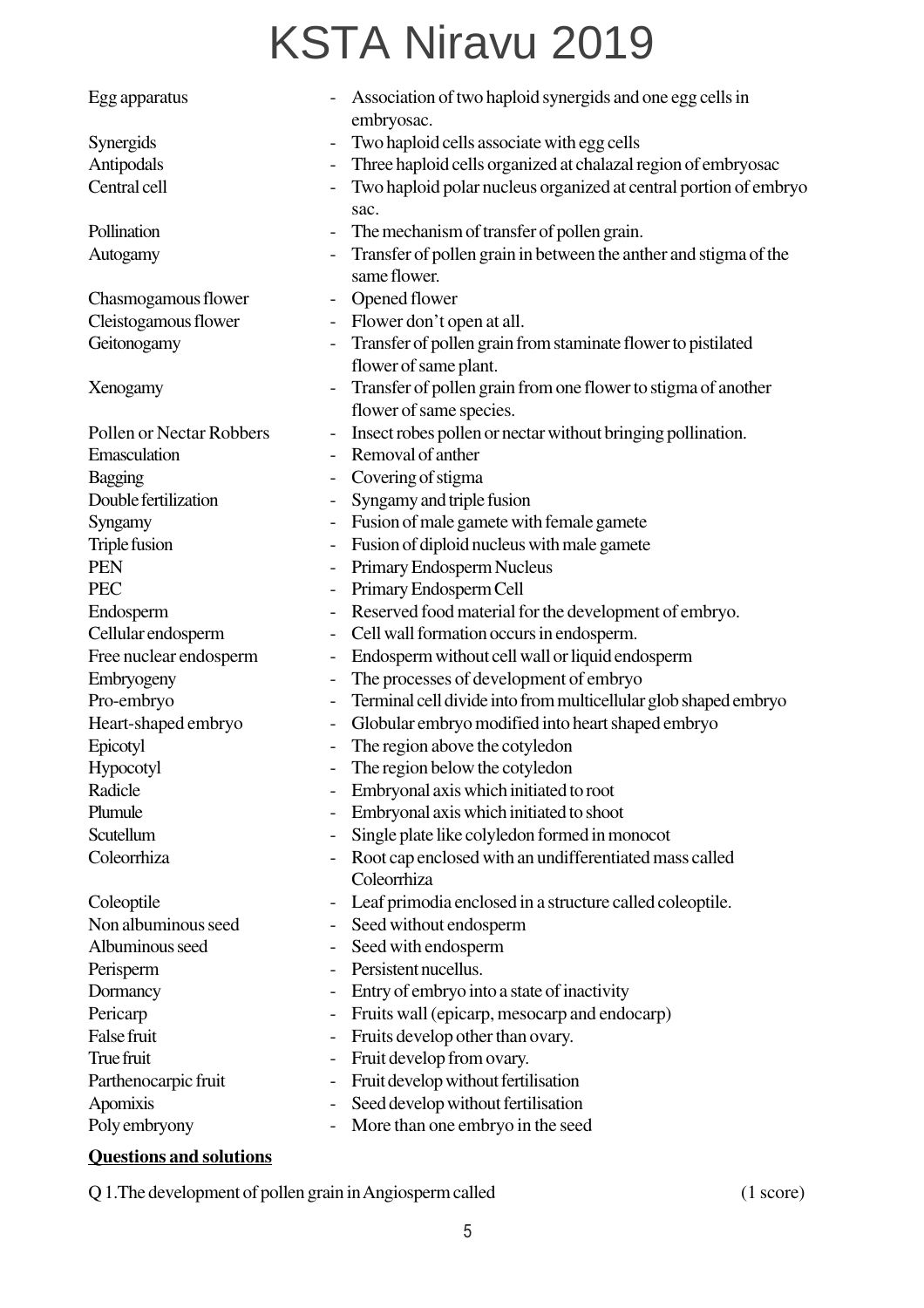| Ans | Microsporogenesis                                                                               |                                                                                    |              |                                                                                                        |  |  |  |  |  |
|-----|-------------------------------------------------------------------------------------------------|------------------------------------------------------------------------------------|--------------|--------------------------------------------------------------------------------------------------------|--|--|--|--|--|
|     | a) Anther wall                                                                                  | Q 2. Which of the following part of the flower is haploid<br>b) Pollen mother cell | c) Synergids | $(1 \text{ score})$                                                                                    |  |  |  |  |  |
|     |                                                                                                 |                                                                                    |              | d) Secordary nucleus                                                                                   |  |  |  |  |  |
| Ans | Synergids                                                                                       |                                                                                    |              |                                                                                                        |  |  |  |  |  |
|     | Q 3. Write the adaptation for wind pollination<br>$(2 \text{ score})$<br>1) Well exposed stamen |                                                                                    |              |                                                                                                        |  |  |  |  |  |
| Ans |                                                                                                 |                                                                                    |              |                                                                                                        |  |  |  |  |  |
|     |                                                                                                 | 2) Light weight-and non sticky pollengrain                                         |              |                                                                                                        |  |  |  |  |  |
|     | 3) Feathery stigma                                                                              |                                                                                    |              |                                                                                                        |  |  |  |  |  |
|     | 4) Single ovule in each ovary                                                                   |                                                                                    |              |                                                                                                        |  |  |  |  |  |
|     |                                                                                                 | 5) Flowers packed into an inflorescence                                            |              |                                                                                                        |  |  |  |  |  |
|     |                                                                                                 | 6) Stigma and style which wave in wind                                             |              |                                                                                                        |  |  |  |  |  |
|     |                                                                                                 | Q 4. Point out adaptation for water pollination                                    |              | $(2 \text{ score})$                                                                                    |  |  |  |  |  |
| Ans |                                                                                                 | 1) Pollen grain have mucilaginous cover                                            |              |                                                                                                        |  |  |  |  |  |
|     | 2) Long ribbon shapped pollen grain                                                             |                                                                                    |              |                                                                                                        |  |  |  |  |  |
|     | 3) Colourless flower                                                                            |                                                                                    |              |                                                                                                        |  |  |  |  |  |
|     | 4) Nectar less flower                                                                           |                                                                                    |              |                                                                                                        |  |  |  |  |  |
|     |                                                                                                 | Q 5. Write the adaptation for animal pollination                                   |              | $(2 \text{ score})$                                                                                    |  |  |  |  |  |
| Ans | 1) Colourful flower                                                                             |                                                                                    |              |                                                                                                        |  |  |  |  |  |
|     | 2) Aromatic flower                                                                              |                                                                                    |              |                                                                                                        |  |  |  |  |  |
|     | 3) Flower rich in nectar                                                                        |                                                                                    |              |                                                                                                        |  |  |  |  |  |
|     | 4) Flowers are in cluster                                                                       |                                                                                    |              |                                                                                                        |  |  |  |  |  |
|     | 5) Pollen grains sticky and spiny                                                               |                                                                                    |              |                                                                                                        |  |  |  |  |  |
|     | 6) Sticky stigma                                                                                |                                                                                    |              |                                                                                                        |  |  |  |  |  |
|     |                                                                                                 | Q 6. What are the outbreeding devices in flower to control self pollination        |              | $(2 \text{ score})$                                                                                    |  |  |  |  |  |
| Ans | 1) Pollen release and stigma release not synchronized                                           |                                                                                    |              |                                                                                                        |  |  |  |  |  |
|     |                                                                                                 | 2) Anther and stigma placed in different position                                  |              |                                                                                                        |  |  |  |  |  |
|     | 3) Self compatibility                                                                           |                                                                                    |              |                                                                                                        |  |  |  |  |  |
|     | 4) Unisexual flowers                                                                            |                                                                                    |              |                                                                                                        |  |  |  |  |  |
|     | 5) Dioecy                                                                                       |                                                                                    |              |                                                                                                        |  |  |  |  |  |
|     | 6) Protandry (Anthers mature first)                                                             |                                                                                    |              |                                                                                                        |  |  |  |  |  |
|     | 7) Protogyny (Stigma mature first)                                                              |                                                                                    |              |                                                                                                        |  |  |  |  |  |
|     |                                                                                                 | Q 7. In aquatic plant like water hyacinth and water lily the pollination agent is  |              | $(1 \text{ score})$                                                                                    |  |  |  |  |  |
| Ans | Water and insects                                                                               |                                                                                    |              |                                                                                                        |  |  |  |  |  |
|     |                                                                                                 | Q 8. The hard outer layer of pollen composed of                                    |              | $(1 \text{ score})$                                                                                    |  |  |  |  |  |
|     | Ans Sporopollenin                                                                               |                                                                                    |              |                                                                                                        |  |  |  |  |  |
|     |                                                                                                 | Q 9. In some seeds nucellus may persist. Such nucellus is called                   |              | $(1 \text{ score})$                                                                                    |  |  |  |  |  |
|     | Ans Perisperm                                                                                   |                                                                                    |              |                                                                                                        |  |  |  |  |  |
|     | Q 10. What is a false fruit? cite an example                                                    |                                                                                    |              | $(2 \text{ score})$                                                                                    |  |  |  |  |  |
|     |                                                                                                 | Ans. Fruits are formed from any other part of the ovary. eg: Apple                 |              |                                                                                                        |  |  |  |  |  |
|     |                                                                                                 |                                                                                    |              | Q 11. Many of the flowering plant have developed some devices for discouraging inbreeding write any of |  |  |  |  |  |
|     | two                                                                                             |                                                                                    |              | $(2 \text{ score})$                                                                                    |  |  |  |  |  |
| Ans |                                                                                                 | 1) Pollen release and stigma receptivity not synchronized                          |              |                                                                                                        |  |  |  |  |  |
|     | 2) Self-incompatibility                                                                         |                                                                                    |              |                                                                                                        |  |  |  |  |  |
|     |                                                                                                 |                                                                                    |              | Q 12. After the Syngamy and triple fusion in embryo sac embryo will be diploid and endosperm will      |  |  |  |  |  |
|     | be                                                                                              |                                                                                    |              | $(1 \text{ score})$                                                                                    |  |  |  |  |  |
| Ans | Triploid $(3n)$                                                                                 |                                                                                    |              |                                                                                                        |  |  |  |  |  |
|     |                                                                                                 |                                                                                    |              | Q 13. In maize, the chromo some number present in the meiocyte is 20. Give the no of chromosome        |  |  |  |  |  |
|     | present in the following                                                                        |                                                                                    |              | $(2 \text{ score})$                                                                                    |  |  |  |  |  |
|     | a) Maize pollen                                                                                 | b) Maize endosperm                                                                 |              |                                                                                                        |  |  |  |  |  |
| Ans | a) $10$                                                                                         | $b)$ 30                                                                            |              |                                                                                                        |  |  |  |  |  |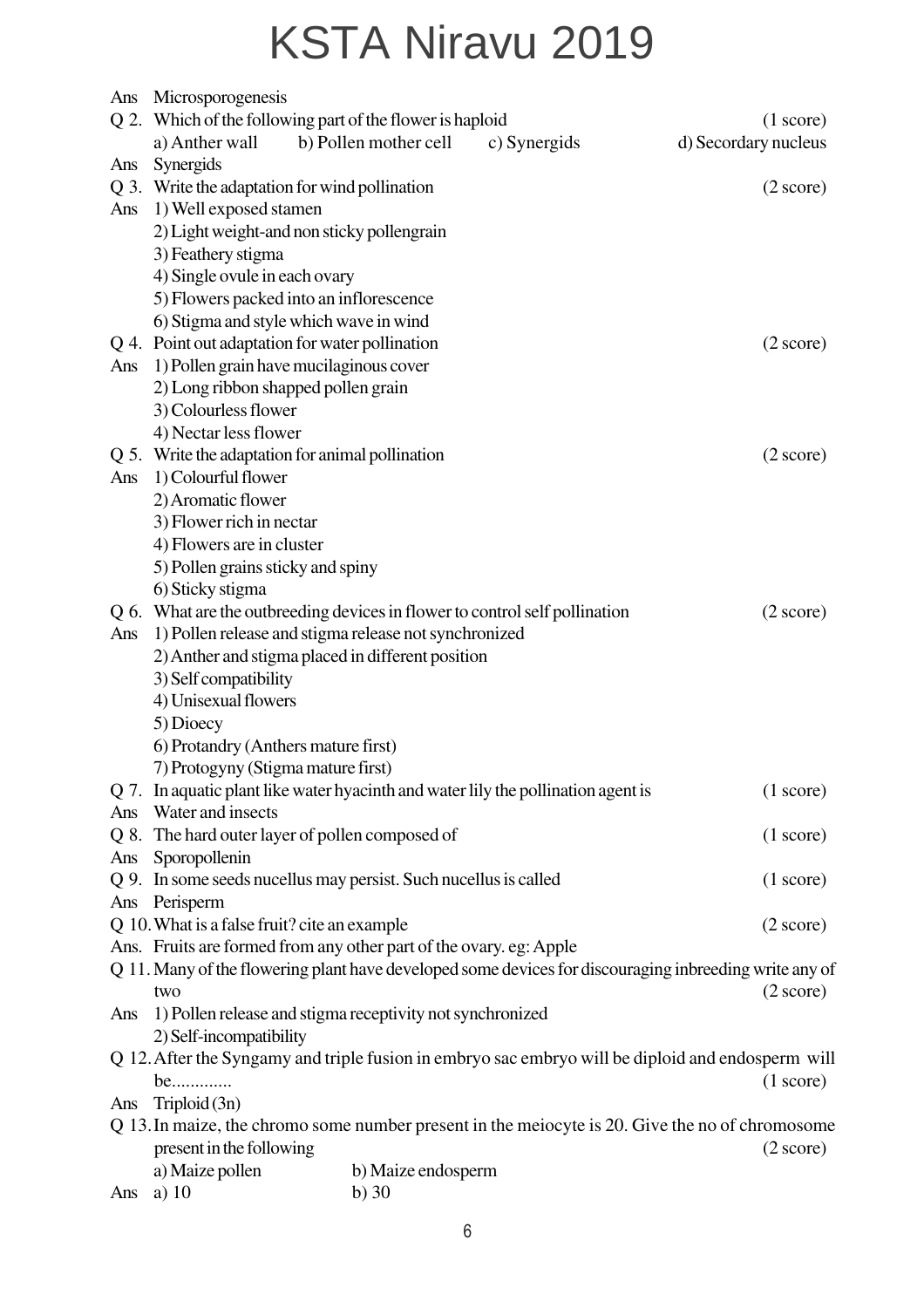#### **CHAPTER 3 STRATEGIES FOR ENHANCEMENT OF FOOD PRODUCTION**

| <b>Important Points:</b>     |                          |                                                                                                                                                                                |
|------------------------------|--------------------------|--------------------------------------------------------------------------------------------------------------------------------------------------------------------------------|
| Animal Husbandry             |                          | Agriculture Practice of breeding and raising live stock animals                                                                                                                |
| Dairy farm                   |                          | Management of animals for milk and milk products for humanuse.                                                                                                                 |
| Poultry farm                 |                          | Management of domesticated fowl (birds) used for egg and meat.                                                                                                                 |
| <b>Breed</b>                 |                          | A group of animals related by descent and similar in most chara-<br>cters like general appearance, features, size, configuration, etc.                                         |
| Inbreeding                   |                          | When breeding is between animals of the same breed it is called<br>inbreeding.                                                                                                 |
| Outbreeding                  |                          | When cross between different breeds are called out breeding                                                                                                                    |
| Homozygosity                 |                          | The state of possessing two identical form of particular gene.<br>One inherited from each parent                                                                               |
| Inbreeding depression        |                          | Close inbreeding, usually reduces fertility and even productivity.<br>This is called inbreeding depression                                                                     |
| Out breeding                 | $\overline{\phantom{0}}$ | Breeding of unrelated animals which may belong to same breed<br>but have no common ancestors for 4-6 generation or different-<br>breeds of same species.                       |
| Out crossing                 | $\overline{\phantom{0}}$ | The method of mating animals with in the same breed, but having no<br>common ancestors on either side of pedigree up to 4-6 generation.                                        |
| Crossbreeding                | $\overline{\phantom{a}}$ | The method of mating superior male of one breed with superior<br>females of another breed.                                                                                     |
| Hisardale                    |                          | Is a new breed of sheep developed in punjab by crossing bikaneri<br>ewes and marino rams through cross breeding.                                                               |
| Interspecific hybridizations |                          | The method of mating male and female animals of two different<br>related species. eg: mule. (male donkey x Female horse)                                                       |
| Artificial insemination      |                          | Semen collected from superior male parents is injected into the<br>reproductive tract of the selected female parent.                                                           |
| <b>MOET</b>                  | $\overline{\phantom{a}}$ | Multiple ovulation embryo transfer technology.                                                                                                                                 |
| Apiculture                   |                          | The process of catching, processing and selling of fish or other aquatic<br>animals such as brown, crab, lobster, edible oyster for food.                                      |
| <b>Blue</b> revolution       |                          | Aquaculture and pisciculture leads to the development of fishery<br>industry. The income of farmers and country increased. This ac-<br>hievement is termed as Blue revolution. |
| Aquaculture                  |                          | Growing and harvesting of aquatic plants and animals in different<br>type of water bodies.                                                                                     |
| Pisciculture                 |                          | Cultivation, breeding, rearing and harvesting fishes by artificially<br>called pisciculture.                                                                                   |
| Plant breeding               |                          | It is the purposeful manipulation of plant species in order to create<br>desirable plant.                                                                                      |
| Green revolution (1960)      | $\qquad \qquad -$        | Dramatic increase in production of high yielding varieties of wheat<br>and rice is known as Green revolution.                                                                  |
| Germ plasm collection        |                          | The entire collection (of plant/seeds) having all diverse alleles for all<br>genes in a given crop is called gene plasm collection.                                            |
| <b>Mutation</b>              |                          | Sudden hevitable in genotype of an organism.                                                                                                                                   |
| Induced mutation             | $\overline{\phantom{a}}$ | Mutation induced artificially through the use of chemicals or                                                                                                                  |
|                              |                          | radiation.                                                                                                                                                                     |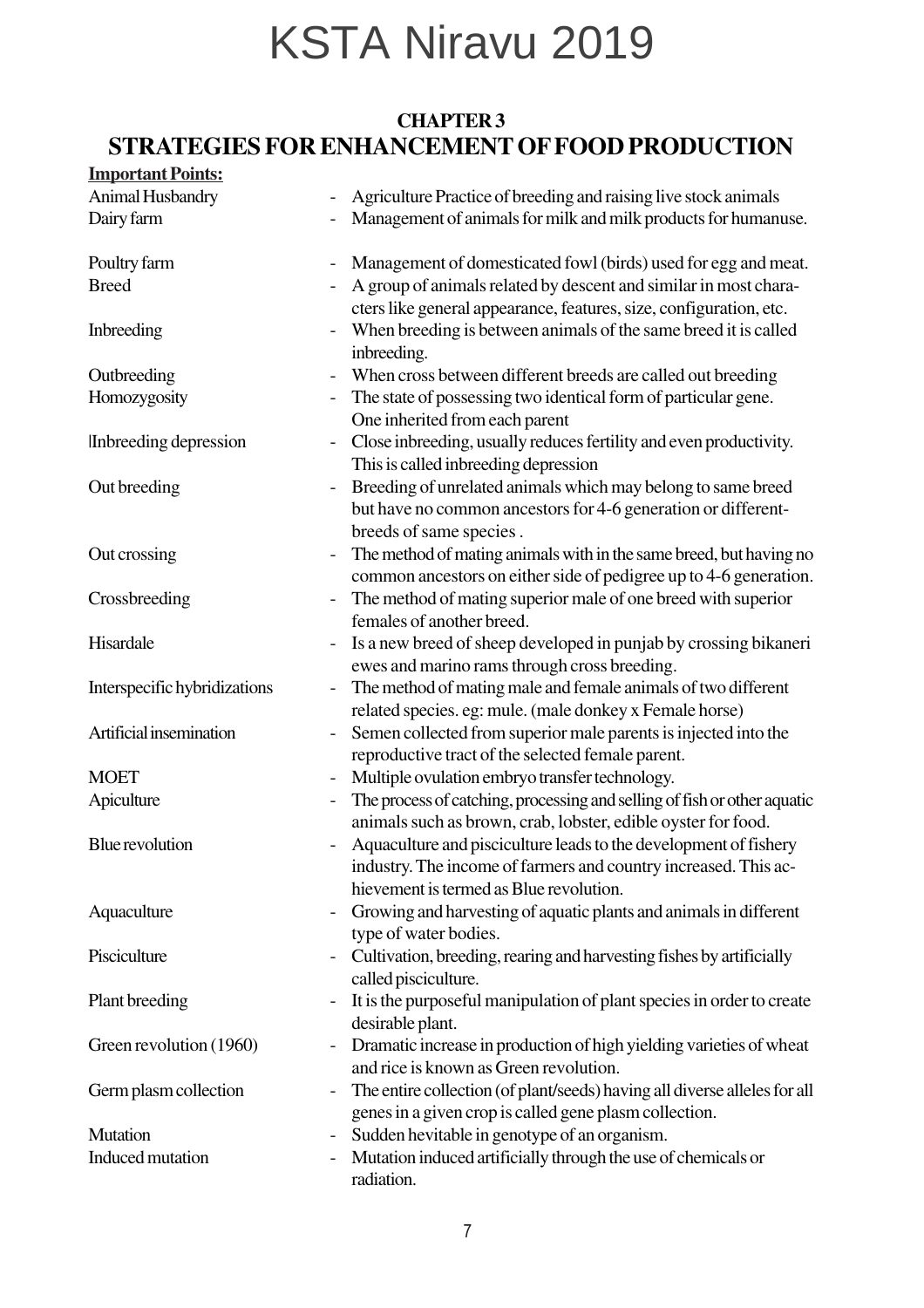| Mutation breeding             |                          | The use of induced mutations in plant breeding to develop impro-<br>ved varieties.                                                                                                        |
|-------------------------------|--------------------------|-------------------------------------------------------------------------------------------------------------------------------------------------------------------------------------------|
| <b>Biofortification</b>       |                          | Breeding crop with increasing the nutritional qualities like protein,<br>vitamin, minerals and fat in crepes.                                                                             |
| Disease resistant plant       |                          | Breeding and development of cultivars resistant to disease entran-<br>ces food production.                                                                                                |
| Himagiri                      | $\overline{\phantom{m}}$ | A disease resitan variety of wheat, resistant against leaf striprust<br>and hill blut.                                                                                                    |
| Karan raj (pusa swarnim)      |                          | A disease resistance varity of brassica resistant against while<br>rest.                                                                                                                  |
| Pusa Shubhra, Pusa snowball-k | $\overline{\phantom{a}}$ | It is a disease resistant varity of cauliflower against black rot<br>and curl blight black rot                                                                                            |
| Pusa komal                    |                          | Disease resistant variety of cow pea resistant against bacterial<br>blight.                                                                                                               |
| Pusa sadabahar                |                          | Disease resistant varity of chilli resistant against chilly mosic<br>virus, Tabaco mosic virus and leaf lard.                                                                             |
| Pusa Gaurav                   |                          | It is a pest resistant brassica against insect pestsophids                                                                                                                                |
| Pusa sem2, Pusa sem3          |                          | It is a pest resistant flat bean resistant against insect pests jassids,<br>aphids and fruit borrer.                                                                                      |
| Pusa savani                   |                          | It is a pest resistant okra (bhindi) resistant against shoot and<br>fruit borer                                                                                                           |
| Hidden hunger                 |                          | Suffer from micronutrient, protein and vitamins.                                                                                                                                          |
| Single cell protein (SCP)     |                          | The term refers to protein obtained from large scale growth of<br>micro organism like, yeast bacteria, algae. The protein may be<br>used human consumptions or animal feed.               |
| Tissue culture                |                          | Cells or small pieces of tissue in grown in special culture solutions.<br>The process is known as tissue culture.                                                                         |
| Microprojection               |                          | It is the propagation of cells or small pieces of tissue.                                                                                                                                 |
| <b>Explant</b>                |                          | The cell/Tissue/organ of the plant to be used in plant tissue<br>culture.                                                                                                                 |
| Callus                        |                          | An undifferentiated mars of tissue in developed on explant during<br>tissue culture.                                                                                                      |
| Totipotency                   |                          | The capacity of generate a whole plant from ovary/cell or explant.                                                                                                                        |
| Semicolons                    |                          | The Plants produced from tissue culture are genetically identical<br>to the original plant from which they are grown. So they are called<br>semicolons.                                   |
| Meristem                      |                          | A group undifferent cell with the capacity of continues division.                                                                                                                         |
| Somatic hybridization         |                          | Isolated protoplast from two different verities of plants each<br>having a desirable characters can be fused to get hybrid protoplast,<br>which can be further grown to form a new plant. |

#### **Questions and Solutions**

- 1. What things are considered to manage a dairy farm
	- 1) Selection of food cattle breeds have high yeilding potential and disease resistant.
	- 2) They have to be housed well
	- 3) Should have adequate water
	- 4) They have be maintained disease free.
	- 5) The feeding of cattle should be carried out in a scientific manner.
	- 6) Food must be quality and quantity
	- 7) Keep stringent cleanliness and hygene in both cattle and the handlers.
	- 8) Paramount importance while milking, storage and transport of milk and its products.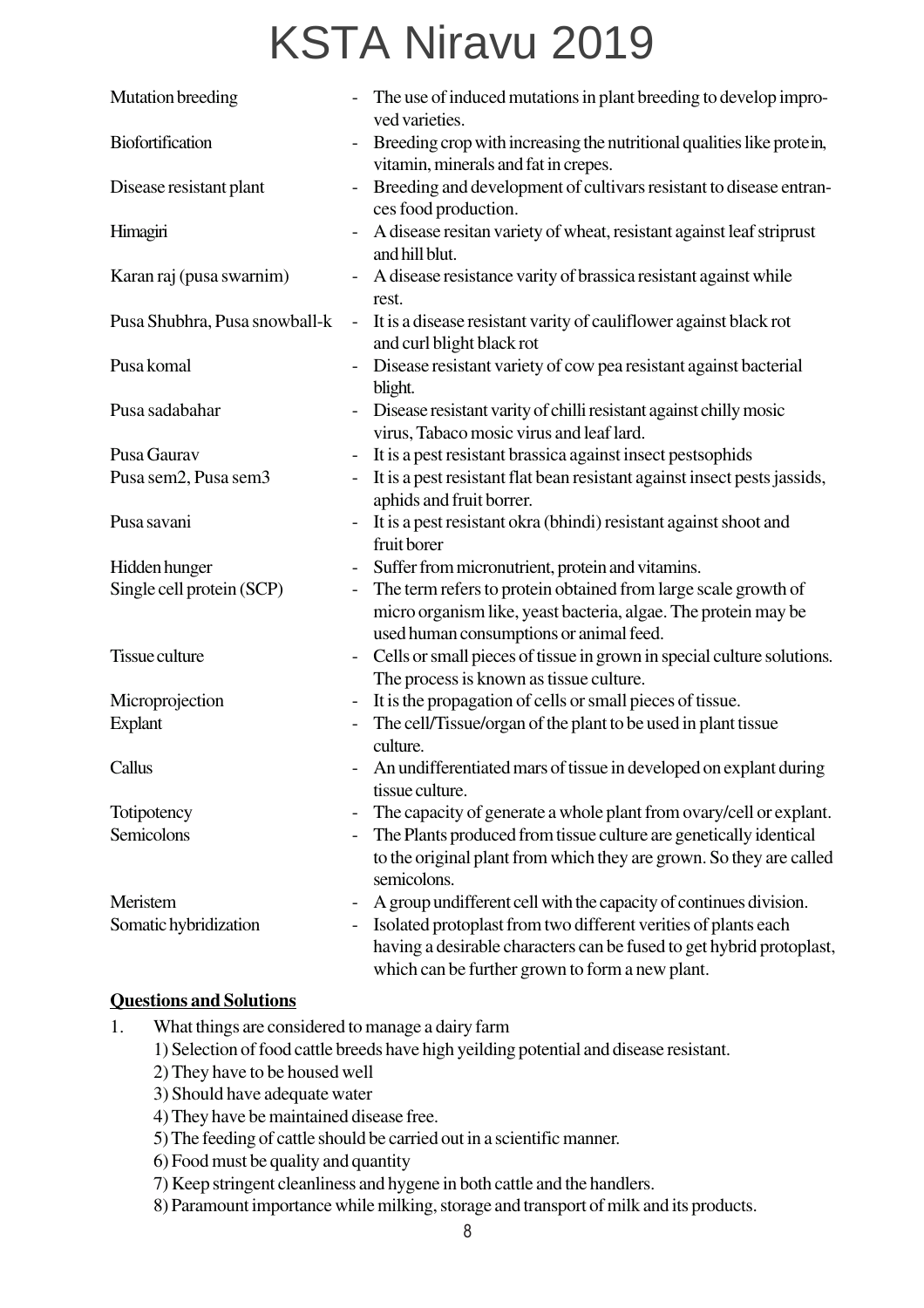- 9) Need regular ............ and keep proper records
- 10) Regular visit veterinary doctor would be mandatory
- 2) How to manage a poultry farm
	- 1) Selection of disease few and suitable breeds
	- 2) Proper and safe farm conditions
	- 3) Proper feed and water
	- 4) Hygiene and health care
- 3) What is bird flu virus
- Ans Bird flu viruses cause birdflu. It is an influence virus HSNI. The virus attack and kills monocytes of birds. It also affects human beings
- 4) What are the objectives of animal breedings
- Ans 1) Improve the yield
	- 2) To produce better quality of animal product
	- 3) High growth and resistance to various diseases.
	- 4) High reproductive rate
- 5) Differentiate inbreeding and outbreeding
- Ans Inbreed refers to mating between more closely related individuals with in the same breed for 4-6 generation but breeding in the breeding of the unrelated animals, which may belonging to sane breed but have no common ancestrous for 4-6 generation.
- 6) Define out crossing
- Ans Mating of animal milk in a same breed that have no common ancestors on either side of their pedigree upto 4-6 generations.
- 7) Mention the advantages and disadvantages of inbreeding

#### Ans **1) Advantages**

- a) Inbreeding helps to develop pureline in animals ie: homozygosity
- b) Inbreeding exposes harmful recessive genes that are eliminated by selection
- c) Inbreeding helps in accumulation of superior genes and elimination of less desirable genes.
- 2) Disadvantages of inbreeding

a) Continued inbreeding, especially close inbreeding usually reduces fertility and even productivity.

- b) Inbreeding increase the chance of expression of harmful recessive genes.
- 8) How to over come inbreeding depression
- Ans A single outcross often help to overcome inbreeding depression
- 9) Give an example of interspecific hybrid. Write its advantages.
- Ans Eg: Mule. Progeny may combine desirable features of both the parents and high economic value.
- 10) Name the type of controllable breeding experiments in cattels.
- Ans a) Artificial insemination
	- b) Multiple ovulation embryo transfer technology (MOET)
- 11) What are the advantageous of artificial insemination
- Ans 1. The semen of a single superior bull can be used to inseminate a number of female cattle
	- 2. The collected semen be used immediately or can be frozen and used at the later date.
		- 3. Frozen semen can be transported where female is housed.
		- 4. It helps to over come the normal mating.
- 12) What is multiple ovulation embryo transfer technology write it advantages.
- Ans It is a quicker method or herd improvement. It in one of the sucecsful method of production of hybrid animals like cattle, sheep, rabbits buffaloes, mares, etc..
- 13) Explain the steps of MOET in cow.
	- 1) A cow is administered hormones, with FSH. (Follicle Stimulating hormone)
	- 2) FSH induce follicular maturation and super oulation.
	- 3) So the cow produce 6-8 eggs instead of one egg per cycle.
	- 4) The super ovulated female is either mated with an elite bull or artificially inseminated.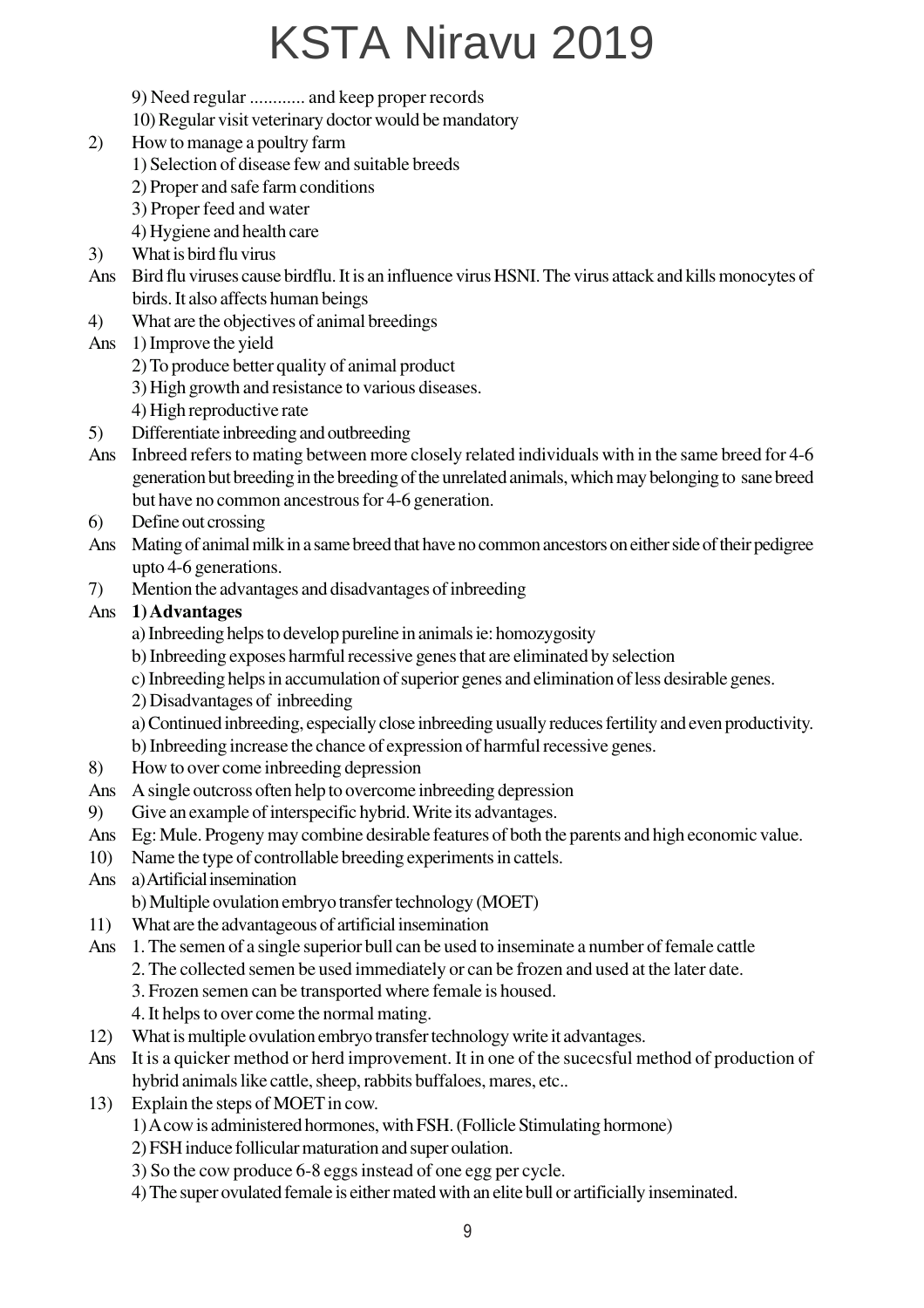5) When felilized cell attain 8-32 cell stage are recovered non-surgically from female and transferred to surrogate mother.

- 6) The genetic mother is again indeed to super ovulation.
- 14) What are the step for the successful beekeeping
	- a) Knowledge of the nature and habits of honeybee
	- b) Selection of suitable location for keeping the hives.
	- c) Catching and hiving of swarms (group of bees)
	- d) Management of beehives during different seasons.
	- e) Handling and collection of honey and bee wax.
- 15) How honeybees beneficial for crop improvement honey yield while keeping hives in crop field. a) Honey bee increases pollination efficiency and improve the yield. b) Honey yield increases where huge flowering in crop field.
- 16) Name three common fresh water fish
- Ans Catla, Rohu, and common carp
- 17) Name some marine edible fish
- Ans Hisla, Sardines, Mackerel and Pomfrets
- 18) Most common spices of bee
- Ans Apis Indica
- 19) What are the purpose of plant breeding
- Ans a) Desired plant types that are better suited for cultivation b) Create better yields
	- c) Produce disease resistant plant
- 20) What are the steps of classical plant breeding a) Crossing or hybridisations of purelives b) Artificial selection
- 21) What methods are adapted in plantbreeding recently a) Genetic and molecular biology
	- b) Tissue culture
	- c) Molecular genetic tools (rDNA)
- 22) What you mean about Green revolution
- Ans Development of various breeding techniques leads to dramatic increase in wheat and rice production in our country reffered as green revolution.
- 23) What are the main step in breeding a new variety crop
- Ans a) Collection of variability
	- b) Evaluation and selection of parents
	- c) Cross hybridization among the selected parent
	- d) Selection and testing of superior recombinant
	- e) Testing, release and commercialisation of new cultivars.
- 23) What you ment by germ plasm collection
- Ans Collection and preservation of all the different wild varieties, specics and relatives of the cultivated species of a given crop is called germ plasm collection.
- 24) Name two semi-dwarf varieties of wheat introduced in 1963 which were high yielding and disease resistant.
- Ans 1. Kalyan sona
	- 2. Sonalika
- 25) Name one semi dwarf were developed at IRRI
- Ans IR-8
- 26) Expand IRRI where it situated
- Ans International rice research institute. It is situated at Philippines.
- 27) Who develop semi dwarf varieties of wheat and rice
- Ans Nobel laureate Norman Borlaug at international centre for wheat and maize improvement in Mexico.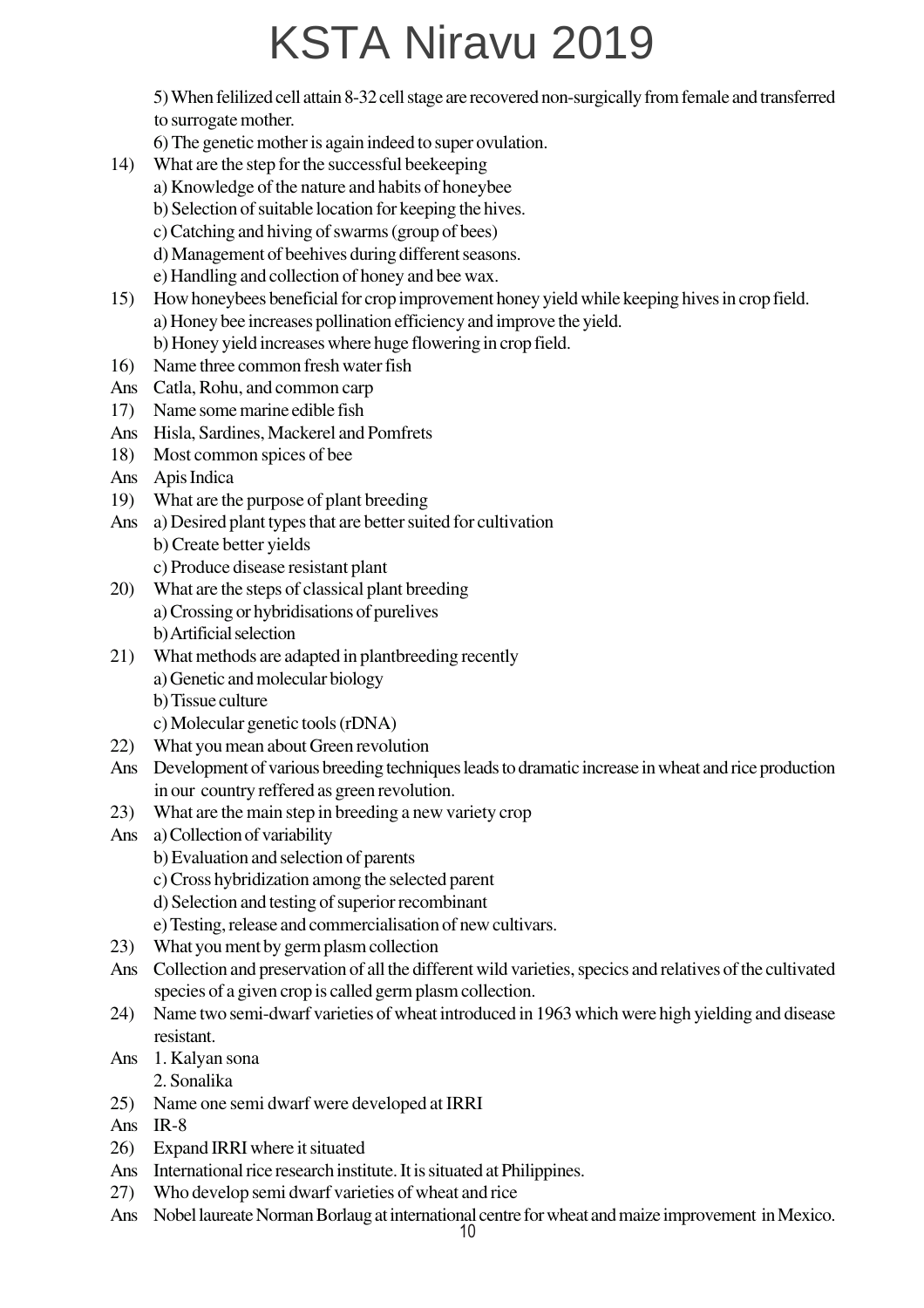- 28) Which plant part is free of virus
- Ans Meristem
- 29) Mention the step for developing somatic hybrid by somatic hybridisation in tomato and potato a) Select a single cell of tomato and potato
	-
	- b) Cell wall of both digested by pectase and cellulase
	- c) The naked (without-cell wall) protoplast can be fused to get hybrid protoplast

d) Hybrid protoplast vegetative cell wall in nutrient medium and grow to form a new plant called somatic hybrid tomato

#### **CHAPTER 4 BIOTECHNOLOGY-PRINCIPLES AND PROCESSES**

#### **Important point**

| Biotechnology                   |                          | The integration of natural science and organisms, cells, parts<br>thereof, and molecular analogues for product and service                                                                                                                  |
|---------------------------------|--------------------------|---------------------------------------------------------------------------------------------------------------------------------------------------------------------------------------------------------------------------------------------|
| Genetic engineering             |                          | Techniques to do after the chemistry of genetic material (DNA and<br>RNA), and introduce these into host organisms and thus change<br>the phenotype of host                                                                                 |
| Bio processes engineering       |                          | Maintenance of sterile media in chemical engineering processes for<br>to cultivate desirable microbes or eukaryotic cells in large quantity<br>for the manufacture of biotechnological product like antibiotics,<br>vaccines, enzymes, etc. |
| <b>Recombinant DNA</b>          |                          | It is the DNA with desirable DNA and one host DNA linked<br>(rDNA)                                                                                                                                                                          |
| Gene cloning                    |                          | It is the technique for making identical copies of rDNA                                                                                                                                                                                     |
| Genetransfer                    | $\qquad \qquad -$        | Transfer of one desirable gene to another organism.                                                                                                                                                                                         |
| Origin of replication (ori)     |                          | This is a bp sequence of DNA from where replication starts.<br>Any piece of DNA when linked with this sequence can be made<br>to replicate with in the host cell.                                                                           |
| Cloning                         |                          | Making identical copies of parents.                                                                                                                                                                                                         |
| Plasmids                        |                          | They are autonomously replicating circular extra chromosomal<br><b>DNA</b>                                                                                                                                                                  |
| Molecular scissors              | $\qquad \qquad -$        | Restriction enzymes                                                                                                                                                                                                                         |
| Vector                          |                          | It is pieces of DNA attached to it.                                                                                                                                                                                                         |
| <b>Restriction Enzymes</b>      |                          | Enzymes responsible for restricting the growth of bacteriophage<br>in E coli                                                                                                                                                                |
| Restriction endonuclease        |                          | Cuts at specific position within the DNA                                                                                                                                                                                                    |
| Exonucleases                    |                          | Remove nucleotide from the end of the DNA                                                                                                                                                                                                   |
| Palindromic nucleotide sequence | $\overline{\phantom{a}}$ | Base pair sequence of DNA that reads same on two stands when<br>orientation of reading kept same.                                                                                                                                           |
| Sticky end                      | $\qquad \qquad -$        | Restriction enzyme and DNA at little away from the centre of<br>palindromic site, but between the same two bases opposite strands.<br>This living a single standard portion called sticky ends.                                             |
| Gel electrophoresis             | $\overline{\phantom{a}}$ | The DNA treatments can be separated by a technique were they<br>forcing to move towards the anode under an electric field through<br>agarose gel medium.                                                                                    |
| Ethidium bromide                |                          | It is a due used to stain DNA. We can see bright orange coloured<br>brands of DNA in ethidium bromide stained gel exposed to UV<br>light.                                                                                                   |
| Cloning vector                  |                          | A DNA used to make multiple copies of desirable DNA.                                                                                                                                                                                        |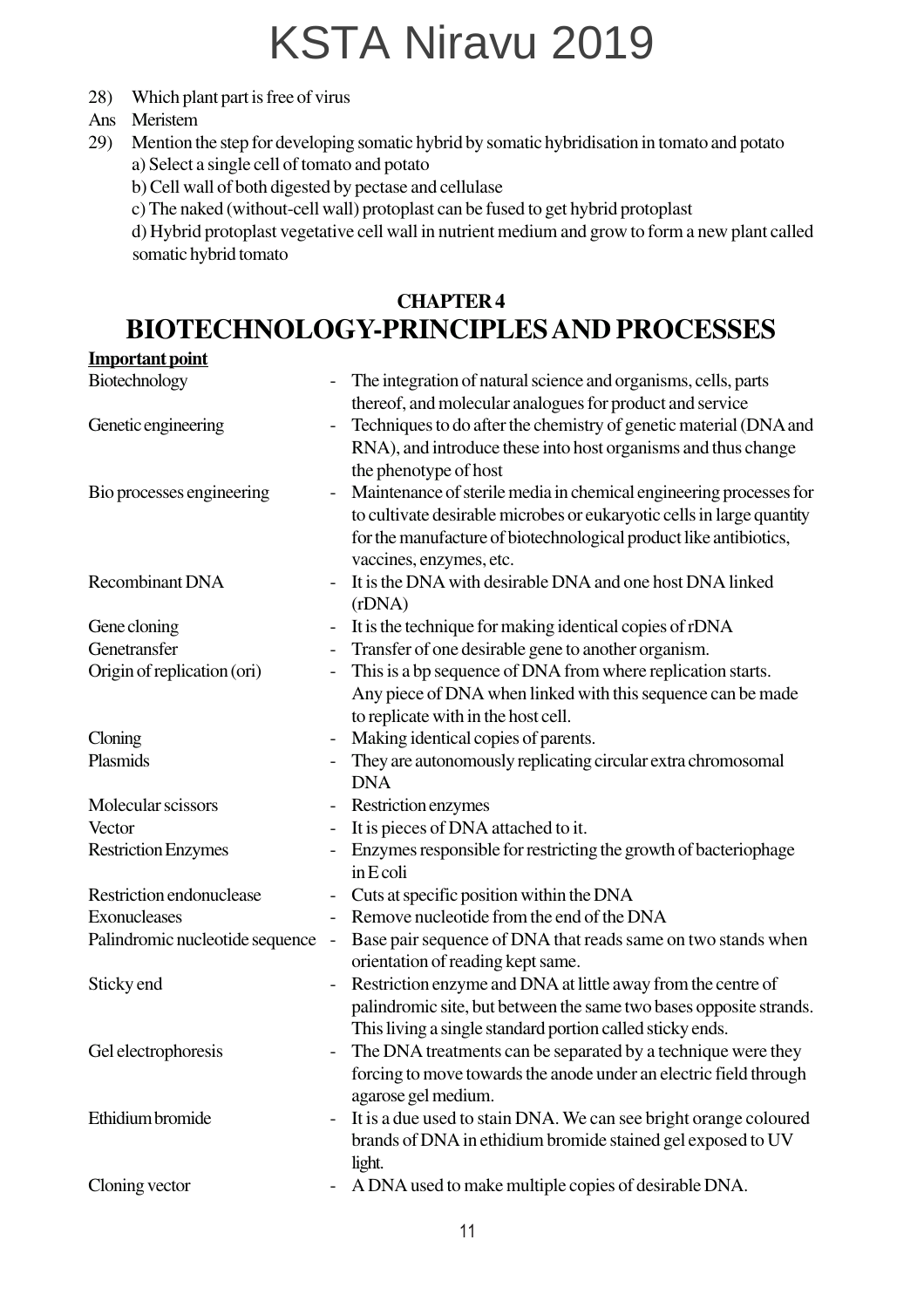| Selectable marker                                              | $\qquad \qquad -$        | Are the base pair sequences of vector which helps in identifying<br>and eliminating non recombinant or non transformer.                                                      |
|----------------------------------------------------------------|--------------------------|------------------------------------------------------------------------------------------------------------------------------------------------------------------------------|
| Transformation                                                 |                          | It is a processed through which a piece of DNA is introduced in<br>a bacterium.                                                                                              |
| Cloning site                                                   |                          | It is the recognition site or commonly used restriction enzymes in<br>vector.                                                                                                |
| <b>Insertional Inactivation</b>                                |                          | The inactivation of an enzyme due to inactivation of foreign<br>DNA is called insertional inactivation.                                                                      |
| <b>T-DNA</b>                                                   |                          | Tumor inducing DNA in Agrobacterium tumifaciens.                                                                                                                             |
| Ti-plasmid                                                     | $\overline{\phantom{0}}$ | The tumor inducing plamids of Aqrobaeterum tumifaciens.                                                                                                                      |
| Competent host                                                 | $\overline{a}$           | The cell which capable to taking up alien DNA                                                                                                                                |
| Micro injection                                                |                          | The method of injection of rDNA into the nucleus of animal cells.                                                                                                            |
| Biolistic or genegun                                           |                          | Plants cells are bombarded with high velocity micro particles of<br>gold or tungsten coated with DNA                                                                         |
| Disarmed pathogen Vector                                       |                          | The method of transfer of rDNA into cell by infecting disarmed<br>pathogen                                                                                                   |
| Lysozyme                                                       |                          | The enzyme used to dissolve bacterial cell wall.                                                                                                                             |
| Cellulase                                                      |                          | An enzyme used to dissolve plant cell wall                                                                                                                                   |
| Chitinase                                                      |                          | It is an enzyme used to dissolve fungal cell wall                                                                                                                            |
| <b>DNA</b> Spooling                                            | $\qquad \qquad -$        | DNA precipitated by adding of chilled ethanol, this can be seen as<br>collection of fine threads in the suspension. It is seperated out to be<br>copper wire with +recharge. |
| Ribonuclease                                                   |                          | Enzyme used for remove RNA                                                                                                                                                   |
| Protease                                                       |                          | It is an enzyme used for removal of proteim.                                                                                                                                 |
| <b>PCR</b>                                                     |                          | Polymerase chain reaction used to amplification of gene of interest.                                                                                                         |
| <b>DNA</b> Polymerase                                          | $\overline{\phantom{0}}$ | It is an enzyme for DNA polymerization                                                                                                                                       |
| recombinant protein (r-protein)                                | $\qquad \qquad -$        | The protein encoded gene is expressed in heterologous host, is<br>called recombined protein.                                                                                 |
| <b>Bioreactor</b>                                              |                          | They are the vessels in which raw materials are biologically<br>converted into specific product using microbes.                                                              |
| Down streaming                                                 |                          | Separation and purification of biosynthetic product referred as<br>down streeming.                                                                                           |
| <b>Questions and Solutions</b>                                 |                          |                                                                                                                                                                              |
| Q 1. Name the major selectable markers used in cloning vector. |                          |                                                                                                                                                                              |
| Ans                                                            |                          | Can you say ampicillin, chloramphenicol, tetracycline and kanamycin resistance gene site in a vector.                                                                        |
| Q 2. What is cloning site in vector                            |                          | (1 score)                                                                                                                                                                    |

- Ans The recognition with in the vector, for commonly used restriction enzymes.
- Q 3. What you mean about insertional inactivation (2 score)
- Ans When an alien DNA linked with selectable merker, due to the insertion of desirable gene the antibiotic resistant gene will be silent or inactivate is known as insertional inactivation.
- Q 4. Expand PCR write the steps of PCR (2 score)
- Ans Polymerase chain reaction 1. Denaturation, 2. Primer annealing, 3. Extension of primers.
- Q 5. What are primers (2 marks)
- Ans Primers are small chemically synthesized radionucleotide that are complementary to the region of DNA
- Q 6. Name commonly used bioreactor. Specify its significance (3 score)
- Ans Stirring type
	- **Significance** 
		- a) Usually cylindrical or curved base
		- b) Curved base facilitate the missing reactor contents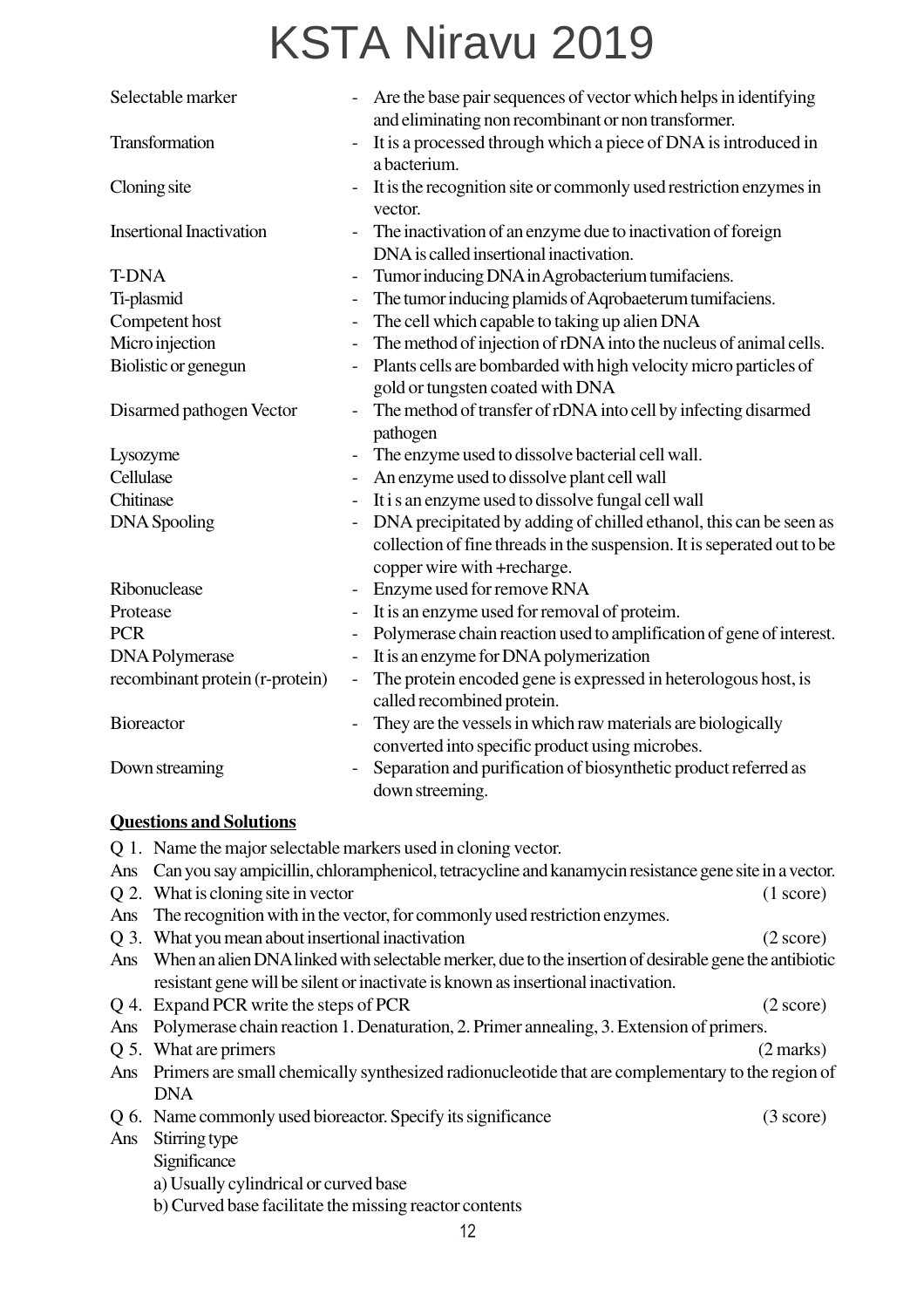c) Stirrer facilitates even mixing and oxygen availability through out the bioreactor

- d) An agitator, oxygen delivery and form control system
- e) Temperature and P<sup>H</sup> control system
- f) Sampling port (culture small volume of can be withdrawn periodically)
- Q 7. Observe the figure and answer the following

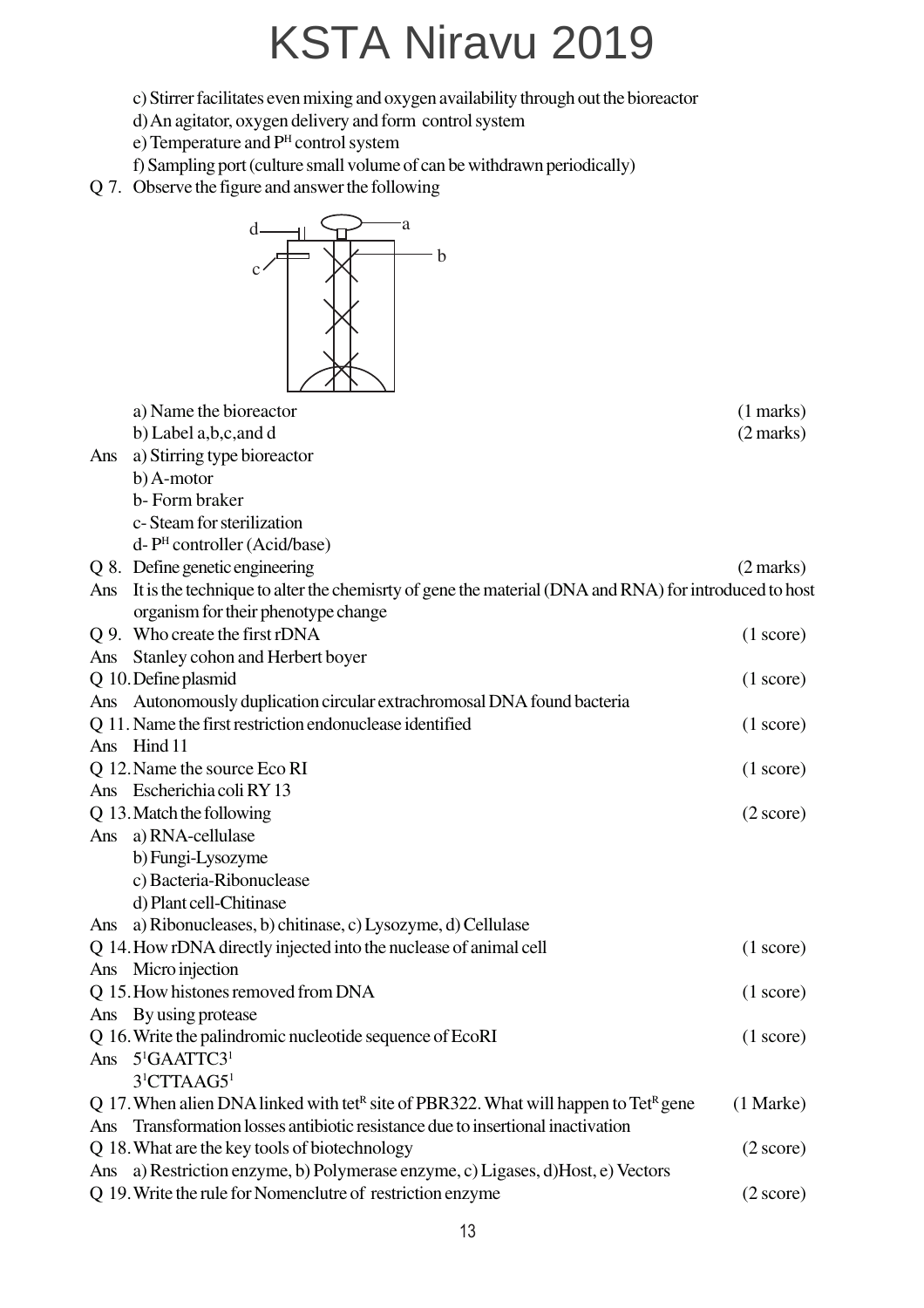Ans First capital letter for genus, second two small letter for species, third letter for strain, Roman letter for identified order number.

#### **CHAPTER-5 BIOLECHNOLOGYAND ITS APPLICATIONS**

|                  | <b>Importent points</b>                                   |                              |                                                                                                        |                                |
|------------------|-----------------------------------------------------------|------------------------------|--------------------------------------------------------------------------------------------------------|--------------------------------|
| <b>GMO</b>       |                                                           |                              | Genetically Modified organism                                                                          |                                |
| <b>BT</b>        |                                                           |                              | <b>Bacillus Thurengenesis</b>                                                                          |                                |
|                  | <b>Bio-Pesticide</b>                                      |                              | Toxin-gene has been cloned from the bacteria and been expressed                                        |                                |
|                  |                                                           |                              | in plants to provide resistance to insects without the need of                                         |                                |
|                  |                                                           |                              | insecticides known as Bio-pesticide.                                                                   |                                |
| <b>Bt-Cotton</b> |                                                           |                              | It is a GMC of cotton with Bt-toxin                                                                    |                                |
| Cry 1 Ac         |                                                           | $\blacksquare$               | Bt toxin coded gene-control ball warm                                                                  |                                |
| Cry 11 Ab        |                                                           | $\qquad \qquad \blacksquare$ | Bt toxin coded gene-control ball warm.                                                                 |                                |
| Cry 1 Ab         |                                                           |                              | Bt toxin coded gene-controls corn borer.                                                               |                                |
|                  | Pest Resistant plants                                     | $\qquad \qquad \blacksquare$ | GMC resist parasites, known as pest resistant plants.                                                  |                                |
| <b>RNAi</b>      |                                                           |                              | <b>RNA</b> Interference                                                                                |                                |
|                  | RNA interference                                          |                              | Is the method involving the silencing of a specific MRNA due to a                                      |                                |
|                  |                                                           |                              | complementary is RNA molecules bind to and prevents translation                                        |                                |
|                  |                                                           |                              | of the mRNA (silencing)                                                                                |                                |
|                  | Transposons                                               |                              | Virus have a RNA genome or mobile genetic elements known as                                            |                                |
|                  |                                                           |                              | transposons.                                                                                           |                                |
|                  | Gene Therapy                                              |                              | Correction of deleted gene in embryonic stage.                                                         |                                |
| <b>ADA</b>       |                                                           |                              | Adenosine diaminase                                                                                    |                                |
| Elisa            |                                                           |                              | Enzyme linked Immuno-sorbent Assay                                                                     |                                |
|                  | Transgenic animals                                        | $\qquad \qquad \blacksquare$ | Animal DNA with an extra foreign gene are known as transgenic<br>animals.                              |                                |
|                  | $\alpha$ -I anti trypsin                                  |                              | Human protein used to treat emphysema                                                                  |                                |
| <b>PKU</b>       |                                                           | $\overline{\phantom{a}}$     | Phenylketonuria                                                                                        |                                |
|                  | Alpha-Lact albumin                                        | $\overline{\phantom{a}}$     | Human milk protein                                                                                     |                                |
| <b>GEAC</b>      |                                                           |                              | Genetic engineering Approval committee.                                                                |                                |
| Biopiracy        |                                                           | $\overline{\phantom{a}}$     | Use of bio-recources by multinational companies and other                                              |                                |
|                  |                                                           |                              | organization without proper authentication                                                             |                                |
| Biopantent       |                                                           | $\overline{\phantom{a}}$     | Certain companeirs of individuals take athonity for biological                                         |                                |
|                  |                                                           |                              | product or processes by us patent and trace mark office.                                               |                                |
|                  | <b>Questions and Solutions</b>                            |                              |                                                                                                        |                                |
|                  | Q 1. What are the application of biotechnology            |                              |                                                                                                        | $(3 \text{ score})$            |
| Ans              |                                                           |                              | Therapeutics, Diagnostics, genetically modified crops for agriculture, processed food, bioremediation, |                                |
|                  |                                                           |                              | waste treatment and energy production are the applications of biotechnology.                           |                                |
| Q 2.             | Mention the three critical research area of biotechnology |                              |                                                                                                        | (3score)                       |
| Ans              | 1) Microbe or pure enzyme used as the best catalyst       |                              |                                                                                                        |                                |
|                  |                                                           |                              | 2) For the action of catalyst creating optimal conditions through genetic engineering.                 |                                |
|                  |                                                           |                              | 3) Down stream technologies to purifies the modified gene product                                      | $(1\frac{1}{2} \text{ score})$ |
| Q 3.             | What are the applications of biotechnology in agriculture |                              |                                                                                                        | (2score)                       |
|                  | a) Agrochemical based agriculture                         |                              |                                                                                                        |                                |

- b) Organic agriculture
- c) Genetically engineered crop based agriculture
- Q 4. What genetic modifications is useful in GM plants (3 score)
- Ans 1) Made crop more tolerant to abiotic strees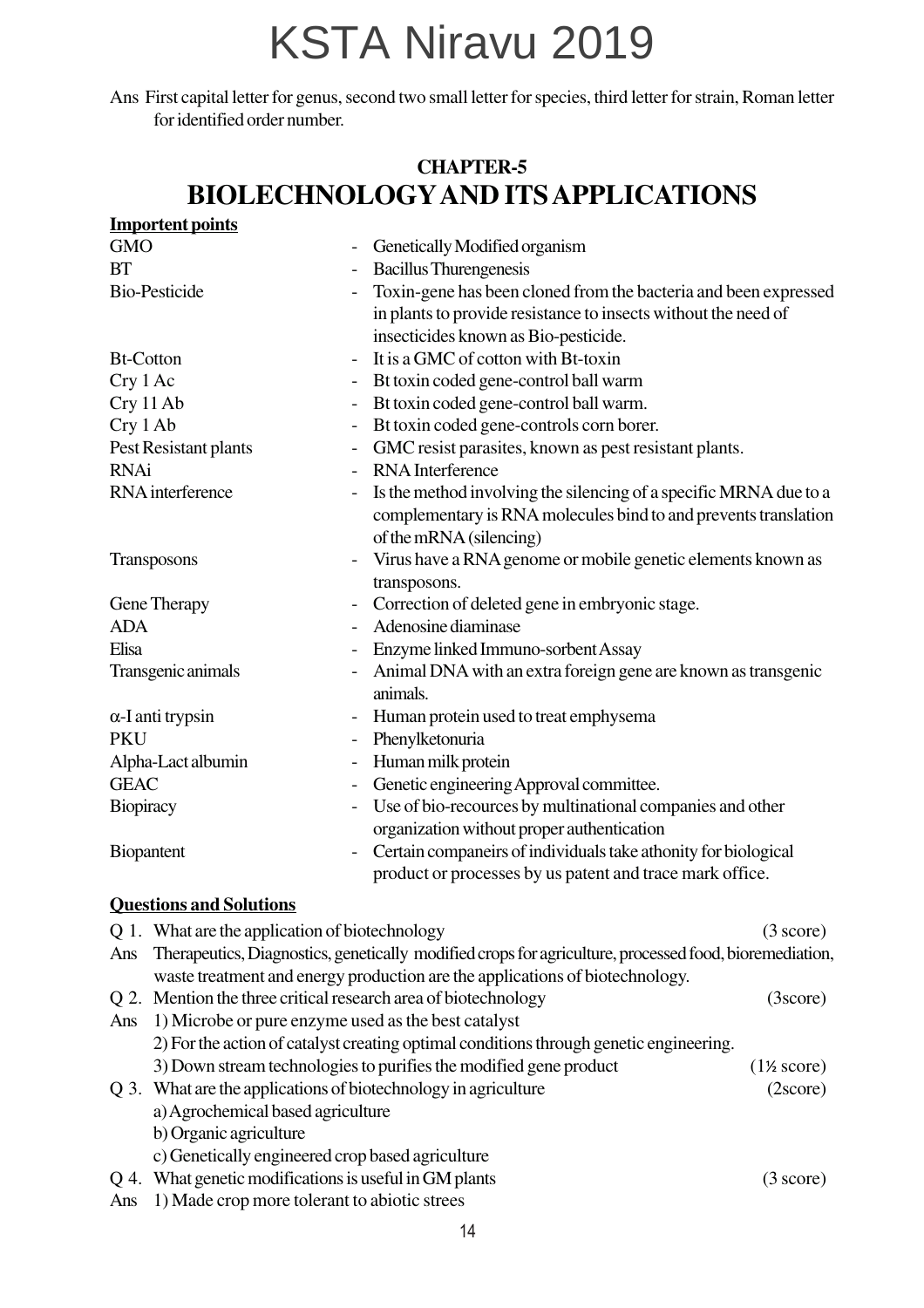- 2) Reduce use of chemical fertilizers
- 3) Help to reduce post harvest losses
- 4) Increase the efficiency of mineral usage by plants
- 5) Enhanced nutritional value of food
- Q 5. What is Bt. which protein is produced by Bt (2 score)
- Ans Bacillus thermogenesis. It contain a toxic insecticidal protein
- Q 6. Why does Bt toxin not kill bacillus ( 1 score)
- Ans Bt toxin protein exists as inactive protoxin. It convert into an active toxin in alkaline Ph
- Q 7. How Bt toxin kills the insects
- Ans When protoxin reach the gut of insects, due to alkaline  $P<sup>H</sup>$  in gut region protoxin crystals solubilise. The activated toxin binds with mid gut epithelial cells and create pores that cause cell swelling and lysis and eventually cause death.
- Q 8. What are cry proteins. Write its roles (2 score)
- Ans Cry protein are toxic crystalline protein produced by Bacillus thuringiensis. This toxin kills insects, so gene encoded for cryprotein Cry 1Ac, Cry 11 Ab, Cry 1 AB control cotton ball worm and corn borer.
- Q 9. What is gene therapy. Explain with examples of ADA deficiency (3score)
- Ans It is the method of correction of defective genes during the embryonic stage in a child. Here the defective gene may be replaced by normal gene. ADA is an enzyme crucial for the function of immune system. Its deficiencies causes failure of immune system and ultimately cause death. ADA deficiency can be cured by gene therapy. The functional ADA cDNA introduced in to lymphocyte by using ritroviral vector. This lymphocyte injected into the patient born marrow cells.
- Q 10.Meloidgyne incognitia is a nematode infects the root of tobacco plant. How to overcome this nematode infection.
- Ans Tobacco plant is made pest resistant by a process is called RNA interference (RNAi). Using Agrobacterium vector nematode specific gene introduced into bacterium. It produces both sense and antisense RNA in the host cell. These two RNA's may be complimentary to each other formes a double stranded (dsRNA) which initiate RNAi process. This dsRNA bind with the specific mRNA of nematode and prevent translation (mRNA silencing). As a result nematode would not survive in transgenic host due to RNA interfering.
- Q 11. Observe the figure and answer the following
	- a) What process is indicating this figure (1 score)
	- b) How polypeptides chain are arranged in pro-Insulin and insulin (1 score)



Ans a) The maturation of pro-Insulin into Insulin

b) In pro-Insulin polypeptide chain A,B and C are connected with disulphide bridges. Insulin have polypeptides chain A and B only

- Q 12.How Eli Lilly company prepared genetically engineered Insulin (2score)
- Ans Eli Lilly company prepared two DNA sequences corresponding to polypeptide chain A and B of human insulin and introduced to E.coli plasmids. Two polypeptidal chain extracted and combine by creating disulphide bond to from human insulin.
- Q 13.What are the benefits of transgenic animals (3score)
- Ans Transgenic animals normally used in following purposes
	- a) Normal physiology and development
	- b) Study of disease

15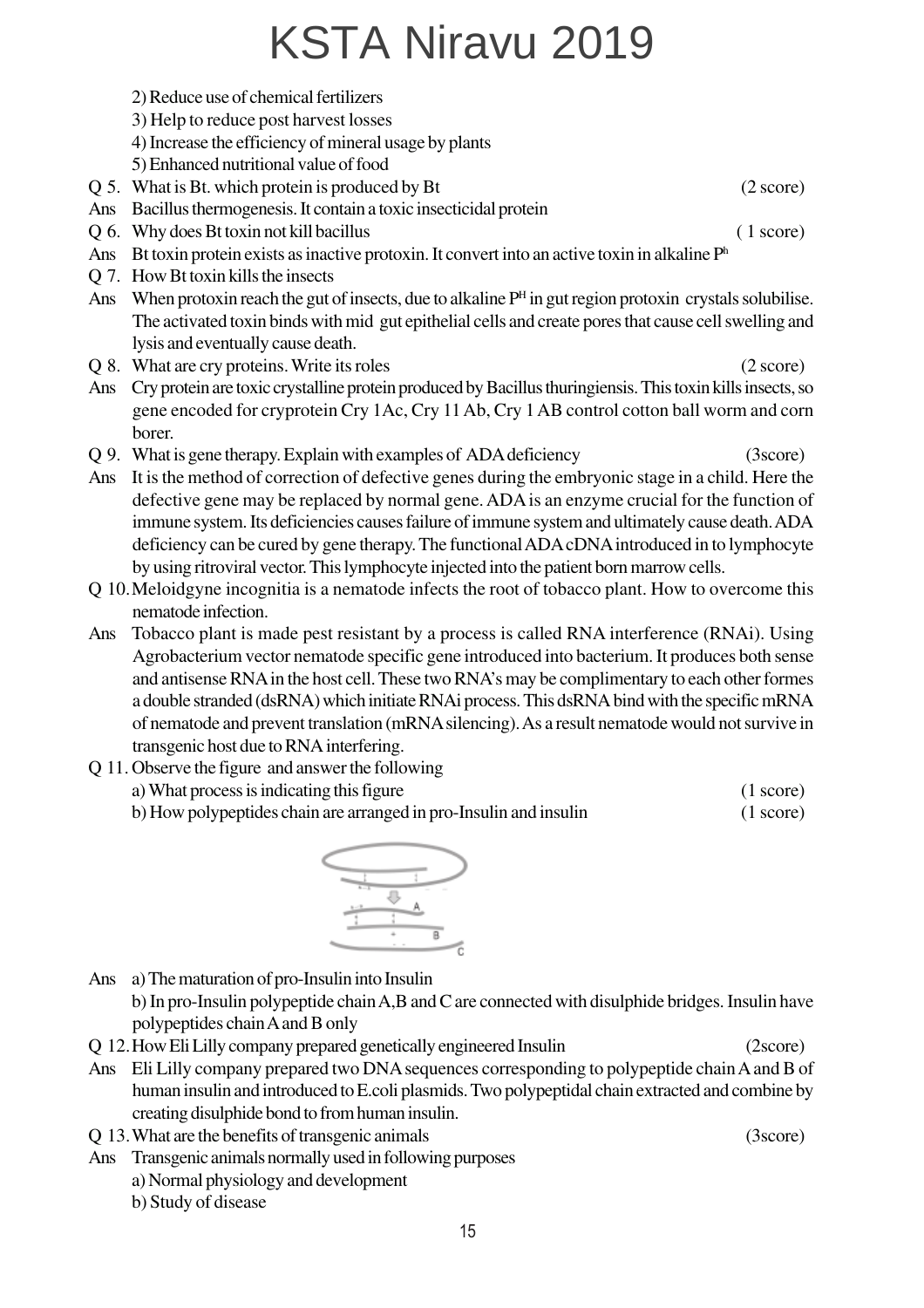- c) Biological products
- d) Vaccine safety testing
- e) Chemical safety testing
- Q 14.Define molecular diagnosis. Write three type of molecular diagnosis.
- Ans By using molecular technique early detection of disease or diagnosis. Polymerase Chain Reaction (PCR), Enzyme linked immuno-sorbent-Assay (ELISA) and Recombinant DNA technology are the three type of molecular diagnosis.

#### **Chapter-6 ORGANISMS AND POPULATIONS**

#### **Importent points**

|                          | The area with avarge temprature $50^{\circ}$ C and avarge rainfall 23cm                                                                                                   |
|--------------------------|---------------------------------------------------------------------------------------------------------------------------------------------------------------------------|
|                          | The area with avarge temprature 25 <sup>o</sup> C and avarge rainfall 100cm                                                                                               |
|                          | The area with avarge temprature 25°C and avarge rainfall 400cm                                                                                                            |
| $\overline{\phantom{a}}$ | The area with avarge temprature $10-25\degree$ C and avarge rain fall 225cm                                                                                               |
| $\overline{\phantom{0}}$ | The area with avarge temprature $10-15\degree$ C and avarge rain fall 250cm                                                                                               |
|                          | The area with avarge temprature $10^{\circ}$ C and avarge rain fall 125cm                                                                                                 |
|                          | Organism can tolerate and thrive in a wide range of temprature                                                                                                            |
|                          | Organism cannot tolerate and restricted to narrow range of toler-<br>ance                                                                                                 |
|                          | Organism are tolerent awide range of salinities                                                                                                                           |
|                          | Organism are restrict to narrow range of salinity                                                                                                                         |
|                          | Organism try to maintain the convection of its internal environment                                                                                                       |
|                          | despite varying external environmental conditions.                                                                                                                        |
|                          | Those organism are able to maintain homeostasis                                                                                                                           |
|                          | Those organism are unable to maintain homeostasis by osmoregula-<br>tion                                                                                                  |
|                          | The organism can move away temporary from stressful habitat to<br>most hospitable area.                                                                                   |
|                          | Organism become metabolically inactive and suspend to their various<br>activations under stressful conditions to tide over unfavorable<br>connections                     |
| $\overline{\phantom{0}}$ | Animals undergoes winter sleep during winter to escape the extreme<br>cold situation                                                                                      |
|                          | Snails and fishes go into summer sleep to avoid summer heat.                                                                                                              |
|                          | Zooplants in lakes and ponds enter into suspended development<br>during adverse conditions.                                                                               |
|                          | Any physiological, morphological and behavioural adjustment of<br>the organisms that enable the organism to survive and reproduce<br>in its habilities called adaptation. |
|                          | A group of similar organism an area at a particular time                                                                                                                  |
|                          | It is the rate of production of new individuals in a population per unit<br>time                                                                                          |
|                          | It is the rate of loss of individuals from population per unit time by<br>death                                                                                           |
|                          | The percentage of female or male in a population at specific time.                                                                                                        |
|                          | Individuals of different age in a population.                                                                                                                             |
|                          |                                                                                                                                                                           |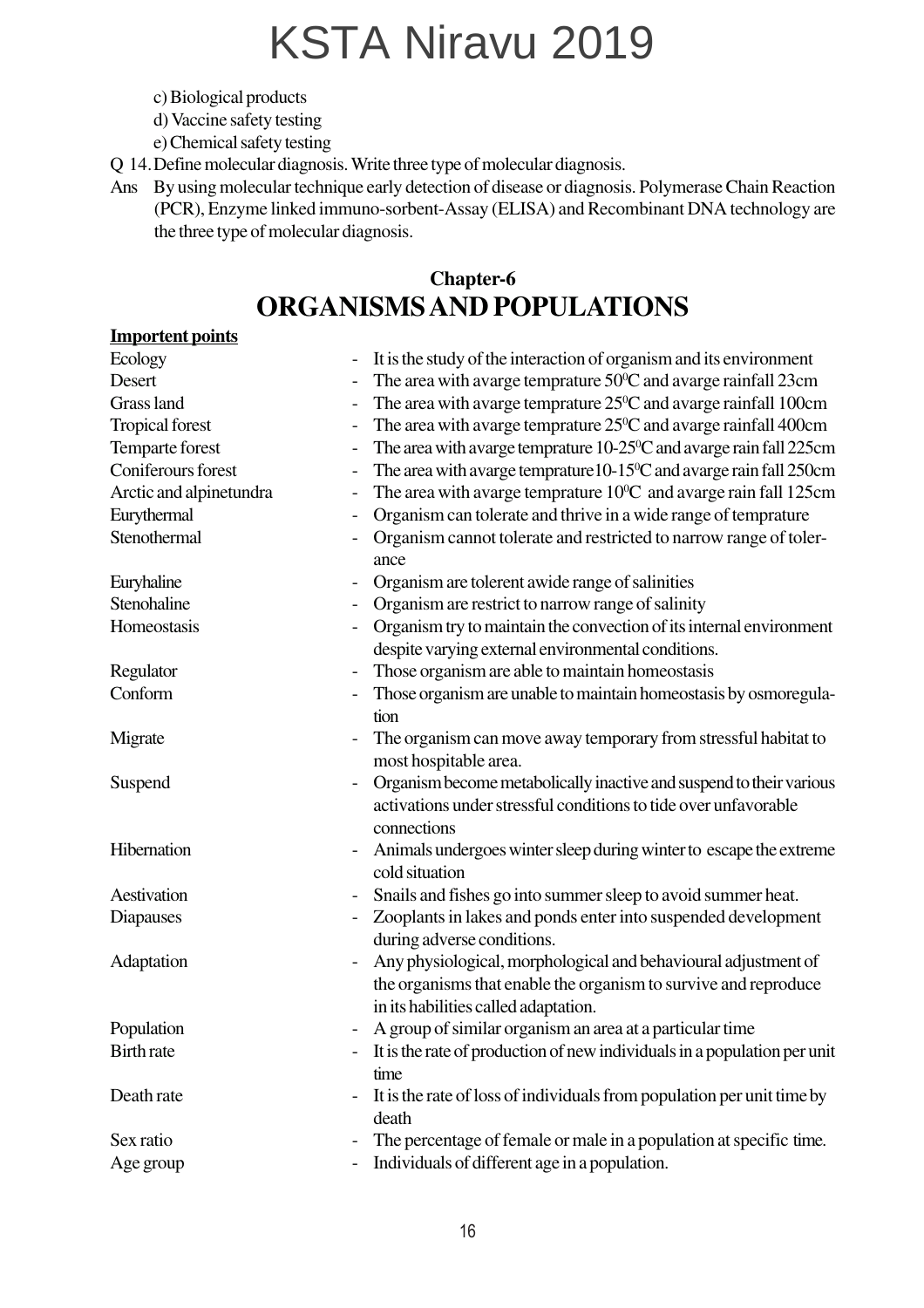| Age pyramid                   |                          | It is a graphical representation of age group of a population. pyramid<br>base with pre-reproductive, middle-reproductive and postreprod-     |
|-------------------------------|--------------------------|-----------------------------------------------------------------------------------------------------------------------------------------------|
| Expanding age pyramid         |                          | uctive group at top<br>Population with more number of pre-reproductive group.<br>Reproductive group lesser and post reproductive group fewer. |
| Stable age pyramids           |                          | Pre reproductive groups equal to reproductive group. Post repro-<br>ductive group fewer.                                                      |
| Declining age pyramid         | $\overline{\phantom{a}}$ | Pre reproductive individuals lesser than reproductive individuals.<br>Post reproductive group fewer.                                          |
| Population density            | $\blacksquare$           | It is a total no. of individuals per unit area at a given time.                                                                               |
| Population growth             |                          | It is the number of individuals added in a population per unit time                                                                           |
|                               |                          | dueto birth and immrigration over the rate of death and emigration.                                                                           |
| Natality (B)                  |                          | Natality is the number of birth in a population at a given period.                                                                            |
| Mortality (D)                 |                          | It is the number of death in a population at a given period                                                                                   |
| Immigration (I)               | $\blacksquare$           | Entry of number of same species from elsware during a given period                                                                            |
| Emigration $(E)$              |                          | The number of individuals of population who left the habitat during<br>a given period.                                                        |
| Carrying capacity $(K)$       |                          | It is the maximum no of individuals of a population provide all<br>necessary resources.                                                       |
| Exponential growth            |                          | When food and resources unlimited there is an initial period of                                                                               |
|                               |                          | slow lag phare is followed very rapid growth or log phase.                                                                                    |
| Logistic growth               |                          | Initial lag, middle log and end deceleration phase. Logistic growth                                                                           |
|                               |                          | curves is S shaped.                                                                                                                           |
| Log plate                     | $\overline{\phantom{a}}$ | Initial period of slow growth                                                                                                                 |
| Acceleration phase            | $\blacksquare$           | Rapid growth phase                                                                                                                            |
| Deceleration phase            |                          | Growth slow down                                                                                                                              |
| Stagnent phase (asymptote)    | $\overline{\phantom{a}}$ | Growth equilibrium phase                                                                                                                      |
| Darwinian fitness             |                          | The reproductive fitness is called Darwinian fitness                                                                                          |
| Predation $(+)$               | $\equiv$                 | It is a food relation between two organism in which one organism                                                                              |
|                               |                          | captures and feeds on another                                                                                                                 |
| Camouflaged                   |                          | Coloured to avoid detected easily by the predator                                                                                             |
| Phytophagous                  |                          | Insects feeding on plant sap                                                                                                                  |
| Cardiac glyosides             |                          | Poisonous glycosides cause cardiac arrest                                                                                                     |
| Competition (--)              |                          | It is an intention between two or more organism for obtaining same                                                                            |
|                               |                          | resources fitness of one species significantly lower in the presence<br>of another species                                                    |
| Gause's Competitive exclusion |                          |                                                                                                                                               |
| principle                     |                          | When resources are limited, the competitively superior species                                                                                |
|                               |                          | will slowly eliminate the inferior species called completive exclus-                                                                          |
|                               |                          | ion principle.                                                                                                                                |
| Interference competition      |                          | The feeding effiencey of one species might be reduced due to the                                                                              |
|                               |                          | interfering or inhibitory presence of other species.                                                                                          |
| Competitive release           |                          | When competitively superior species experimentally removed from                                                                               |
|                               |                          | a small geographical area, the small species establied. It is called<br>competitive release.                                                  |
| Co-existance or Resource      |                          |                                                                                                                                               |
| partitioning                  |                          | When two specis complete for the same resources, they could                                                                                   |
|                               |                          | avoid competition by choosing, different times for feeding or                                                                                 |
|                               |                          | different foraging putters.                                                                                                                   |
| Parasitism $(+)$              |                          | During interaction of two specis one organism drives food from                                                                                |
|                               |                          | other organism here one get benefited and other harmed.                                                                                       |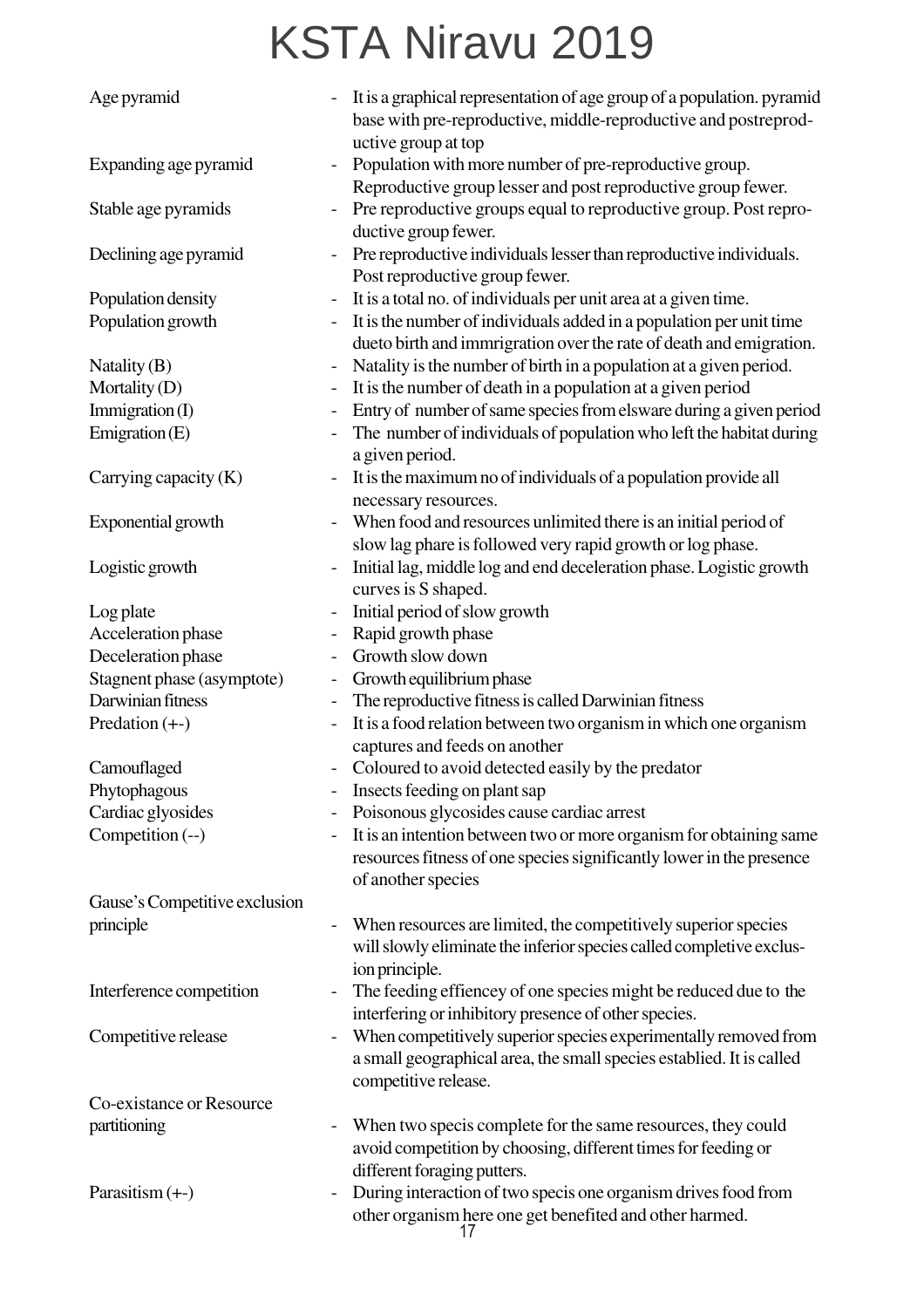|                                         | Ectoparasites                                                                       |                          | Parasite feed on external surface of the host organism                                           |                     |  |
|-----------------------------------------|-------------------------------------------------------------------------------------|--------------------------|--------------------------------------------------------------------------------------------------|---------------------|--|
| Endoparasite                            |                                                                                     |                          | Parasite live inside the host today.                                                             |                     |  |
|                                         | Brood parasitism                                                                    | -                        | Parasite lay eggs in the nest of the host.                                                       |                     |  |
|                                         | Commensalism $(+0)$                                                                 | $\overline{\phantom{a}}$ | Interaction between two species one benefitted other neither harmed<br>nor benefits              |                     |  |
|                                         | Mutualism $(++)$                                                                    |                          | Interaction between two different species both are benefited.                                    |                     |  |
|                                         | Psuedo copulation                                                                   |                          | Petal of flower recomplents to female bee in style and shape.                                    |                     |  |
|                                         |                                                                                     |                          | Male bee falsly copulates with modified leaves.                                                  |                     |  |
|                                         | Amensalisim                                                                         |                          | It is an interspecific intraction one harmed and other either harmed                             |                     |  |
|                                         |                                                                                     |                          | or benefitted                                                                                    |                     |  |
|                                         | Sexual deceit                                                                       |                          | Psuedo copulation in Mediterranean orchids by bees.                                              |                     |  |
|                                         | <b>Questions and Solutions</b>                                                      |                          |                                                                                                  |                     |  |
|                                         | Q 1. What are the levels of biological organizations in Ecology.                    |                          |                                                                                                  |                     |  |
| Ans                                     | Organism, Populations, Communities and biomes.                                      |                          |                                                                                                  |                     |  |
|                                         |                                                                                     |                          | Q 2. Name the biome distributions with respect to annual temperature and precipitation           | $(2 \text{ score})$ |  |
| Ans                                     |                                                                                     |                          | Desert, gransland, tropial forest, temperate forest, coniferous forest, Arctic and alpine tundra |                     |  |
|                                         | Q 3. What are the major biomes of India<br>(1 score)                                |                          |                                                                                                  |                     |  |
| Ans                                     | Tropial rain forest, Deciduous forest, Desert and Sea coast                         |                          |                                                                                                  |                     |  |
|                                         | Q 4. Name the major abiotic factors                                                 |                          |                                                                                                  |                     |  |
| Ans                                     | Temperature, water, light and soil are the major abiotic factors                    |                          |                                                                                                  |                     |  |
|                                         | Q 5. Name an animal not drinking water in their life                                |                          |                                                                                                  |                     |  |
| Ans                                     | Kangaroo rat                                                                        |                          |                                                                                                  |                     |  |
| Q 6.                                    | How water requirement is done in kangaroo rat                                       |                          |                                                                                                  |                     |  |
| Ans                                     | During internal fat oxidation water is a by product.                                |                          |                                                                                                  |                     |  |
|                                         | Q 7. List out the adaptation of desert plants<br>$(3 \text{ score})$                |                          |                                                                                                  |                     |  |
| 1) Thick cuticle on leaf surface<br>Ans |                                                                                     |                          |                                                                                                  |                     |  |
|                                         | 2) Leaves reduced or absent                                                         |                          |                                                                                                  |                     |  |
|                                         | 3) Sunken stomata                                                                   |                          |                                                                                                  |                     |  |
|                                         | 4) Special type of photosynthesis (CAM Pathway)                                     |                          |                                                                                                  |                     |  |
|                                         | 5) Succulent plants                                                                 |                          |                                                                                                  |                     |  |
|                                         | 6) Leaf modified into spines                                                        |                          |                                                                                                  |                     |  |
|                                         |                                                                                     |                          | Q 8. What are the morphological adaptation of animals in cold climates                           | $(2 \text{ score})$ |  |
| Ans                                     | a) Shorter ears and limps reduced surface area for minimise heat loss (Allenn rule) |                          |                                                                                                  |                     |  |
|                                         |                                                                                     |                          | b) Thick layer of fat (blubber) below skin. It act as an insulator reduce heat loss.             |                     |  |
|                                         | Q 9. Write the physiological adaptation in stressful situation                      |                          |                                                                                                  |                     |  |

- Ans 1. Over come attitude sickness by increasing red blood cell productions.
	- 2. Increasing binding efficiencey of haemoglobin
	- 3. Increasing breathing rate
	- 4. Lizards expose body to sunlight and absorb heat
	- 5. Rodent hide their burrow
- Q 10.What are the attributes of population (1score)
- Ans Birth rate, Death rate, Sex ratio and Age group
- Q 11.According to the age periods the organism are classified in following pyramids Observe the pyramid answer the following

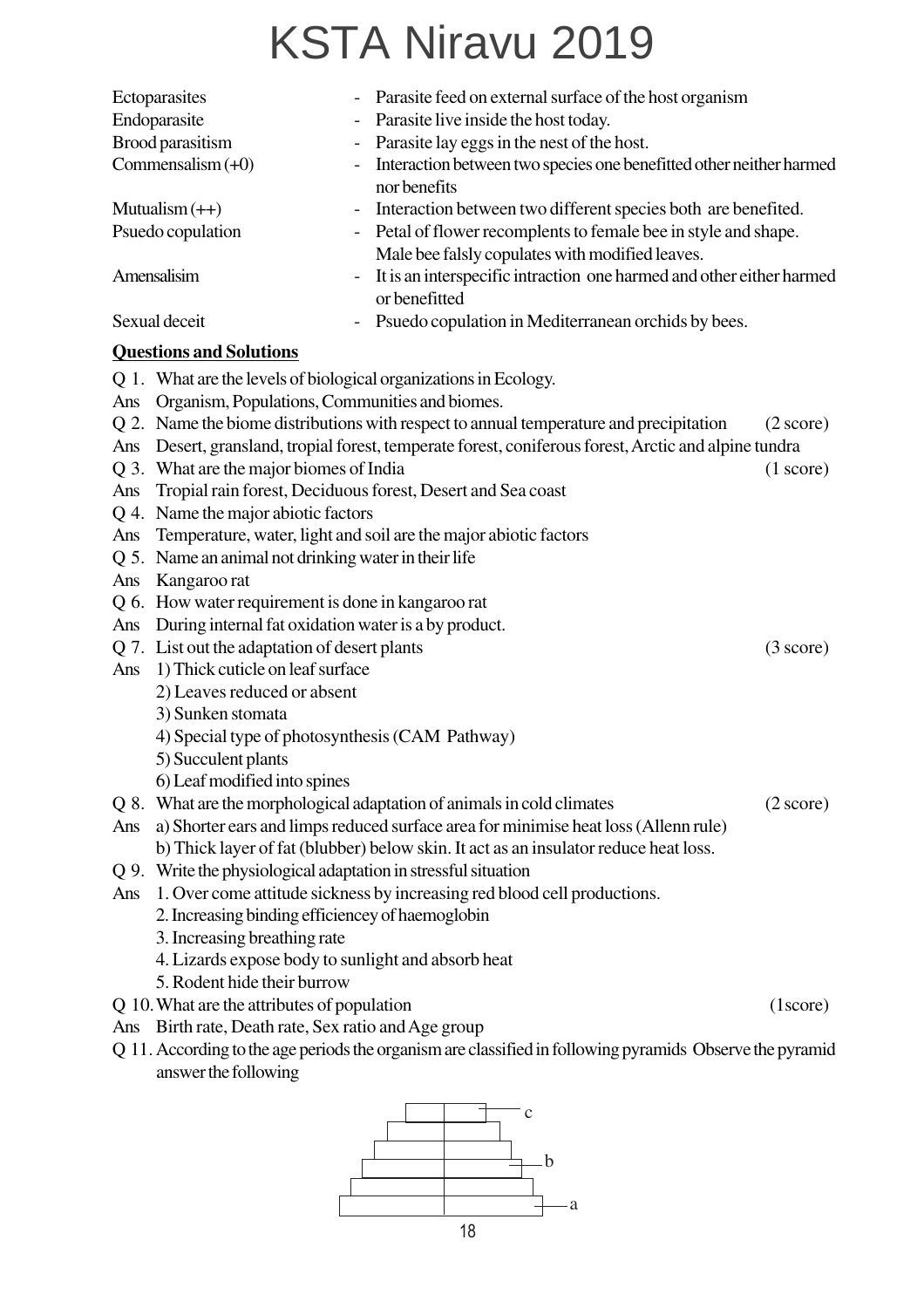|     | b) Label $a, b, c$                                                                                                                                                                                          |                     |
|-----|-------------------------------------------------------------------------------------------------------------------------------------------------------------------------------------------------------------|---------------------|
|     | Ans a) Expanding, table and declining                                                                                                                                                                       |                     |
|     | b) Pre-reproductive b) Reproductive c) Post reproductive                                                                                                                                                    |                     |
|     | Q 12. What are the characteristic of age pyramids                                                                                                                                                           | $(2 \text{ score})$ |
|     | Ans 1) It shows age distribution of male and female                                                                                                                                                         |                     |
|     | Q 13. Define population density                                                                                                                                                                             | $(2 \text{ score})$ |
|     | Ans It is a total number of individuals present per unit area at a given time.                                                                                                                              |                     |
|     | Q 14. The growth of population in a given habitat changes due to four process name it<br>Ans Natality (B), Mortality (D), Emigration (I), Emigration (E)<br>Q 15.a)Name the following labelled part-I,D,E,B | $(1 \text{ score})$ |
|     | Population<br>Density<br>B<br>E                                                                                                                                                                             |                     |
| Ans | b) Give an equation for population density at a given time<br>a) I-Immigration<br>$\mathbf{D}$ Mortolity                                                                                                    |                     |

 D-Mortality E-Emigration B-Natality

a) Name the pyramid

b) Nt+I=Nt+[(B+I)-(D+E)]

 $Q$  16. Nt=N<sub>o</sub>  $e^{rt}$  what indicate the letters (2 score)

- Ans Nt=Population density after time t N0=Population density at time zero r=Intrinsic rate of natural increase e=The base of natural log
- Q 17.Observe the figure and answer the following



a) Give an equation for logistic growth (1 score)

b) Define carring capacity (2 score)

Ans a)  $dN/dt=rN(K-N)$ 

K

b) Carrying capacity in the maximum number of individual of population provide all nessory resources for this healthy living

- Q 18.Define resources partition mechanism in competition (2 score)
- Ans When two species compete for same resources they avoid competition by choosing different time for feeding or different pattern of foraging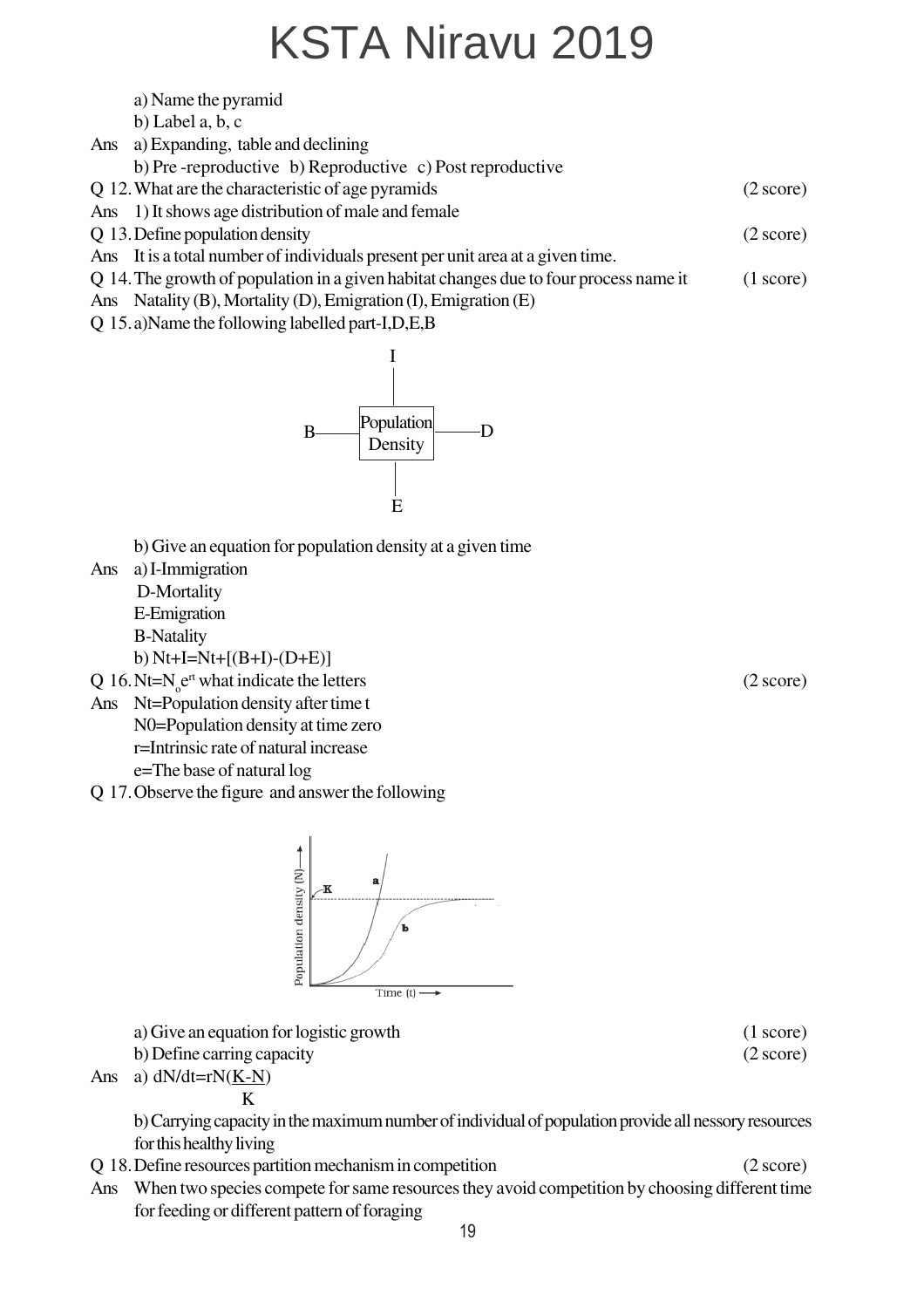- Q 19.Can you Illusate Cause's of competitive exclusion principle?
- Ans It state that two closely related species competing for the same resources can't co-exist indetinity and competatively inferior one will be eliminated.
- Q 20.Define brood parasitism (2 score)
- Ans It is a type of parasitism seen in parasitic birds which lays eggs in the nest of crow for incubation, hatching and rearing of young ones
- Q 21.What is sexual deceit? Give an example.
- Ans Peats of flower are modified to bee size and shape. Male be copulated with flower petals as identified as its partner is called sexual deceit. eg: Mediterranean orchid ophrys

#### **Chapter - 7 ECOSYSTEM**

#### **Important Points**

| Ecosystem                                 |                          | - It is a functional unit of nature where living organism intereact with<br>each other and also with its surrounding physical environment               |  |
|-------------------------------------------|--------------------------|---------------------------------------------------------------------------------------------------------------------------------------------------------|--|
| <b>Abiotic</b>                            |                          | <b>Non living</b>                                                                                                                                       |  |
| <b>Biotic</b><br>$\overline{\phantom{a}}$ |                          | Living                                                                                                                                                  |  |
| Stratification                            |                          | Vertical distribution of different species occupying different level<br>is called stratification                                                        |  |
| Productivity                              |                          | The rate of biomass production                                                                                                                          |  |
| Primary production                        | $\overline{\phantom{a}}$ | The amount of biomass or organic compound produced per unit<br>area over a time period by plants during photosynthesis.                                 |  |
| <b>Gross Primary Productivity</b>         |                          |                                                                                                                                                         |  |
| (GPP)                                     |                          | It is the rate of production of organic matter during photosynthesis                                                                                    |  |
| Net Primary Productivity                  |                          | Is the available biomass for the Consumption to heterotrops<br>(herbivores and decomposers)                                                             |  |
| Gross primary productivity                |                          | Respiration loss - Net primary productivity                                                                                                             |  |
| <b>Secondary Productivity</b>             |                          | It is the rate of formation of biomass or new organic matter by<br>consumers                                                                            |  |
| Decomposition                             | $\overline{\phantom{a}}$ | It is the breaking down of the Complex organic matter present in<br>detritus into inorganic substances like Carbondioxide, water and<br>nutrients       |  |
| Detritus                                  |                          | Dead remains of plants such as leaves, bark, flowers and dead<br>remains of animal including faecal matter. It is the raw material<br>for decomposition |  |
| Detritivores                              |                          | The organism which break down detritous are called detritivores.<br>Eg: earthworm                                                                       |  |
| Fragmentation                             |                          | Break down of detritus into smaller particles by detritivores.                                                                                          |  |
| Leaching                                  |                          | Water soluble inorganic substances go down from detritus into the<br>soil horizon and get precipitated as unavailable salt water is<br>called leaching. |  |
| Catabolism                                | $\overline{\phantom{0}}$ | It is the enzymatic degradation of detritus into simpler inorganic sub-<br>stance by extracellular enzymes released by bacteria and fungi.              |  |
| Humification                              |                          | Formation of dark coloured partially decomposed amorphous<br>substances from detritus is known as humification                                          |  |
| PAR                                       |                          | Photo synthetically active radiation.                                                                                                                   |  |
| Producers                                 | $\overline{\phantom{a}}$ | The green plants in the ecosytem                                                                                                                        |  |
| Consumers                                 |                          | All animals depend on plants directly or indirectly for their food<br>needs                                                                             |  |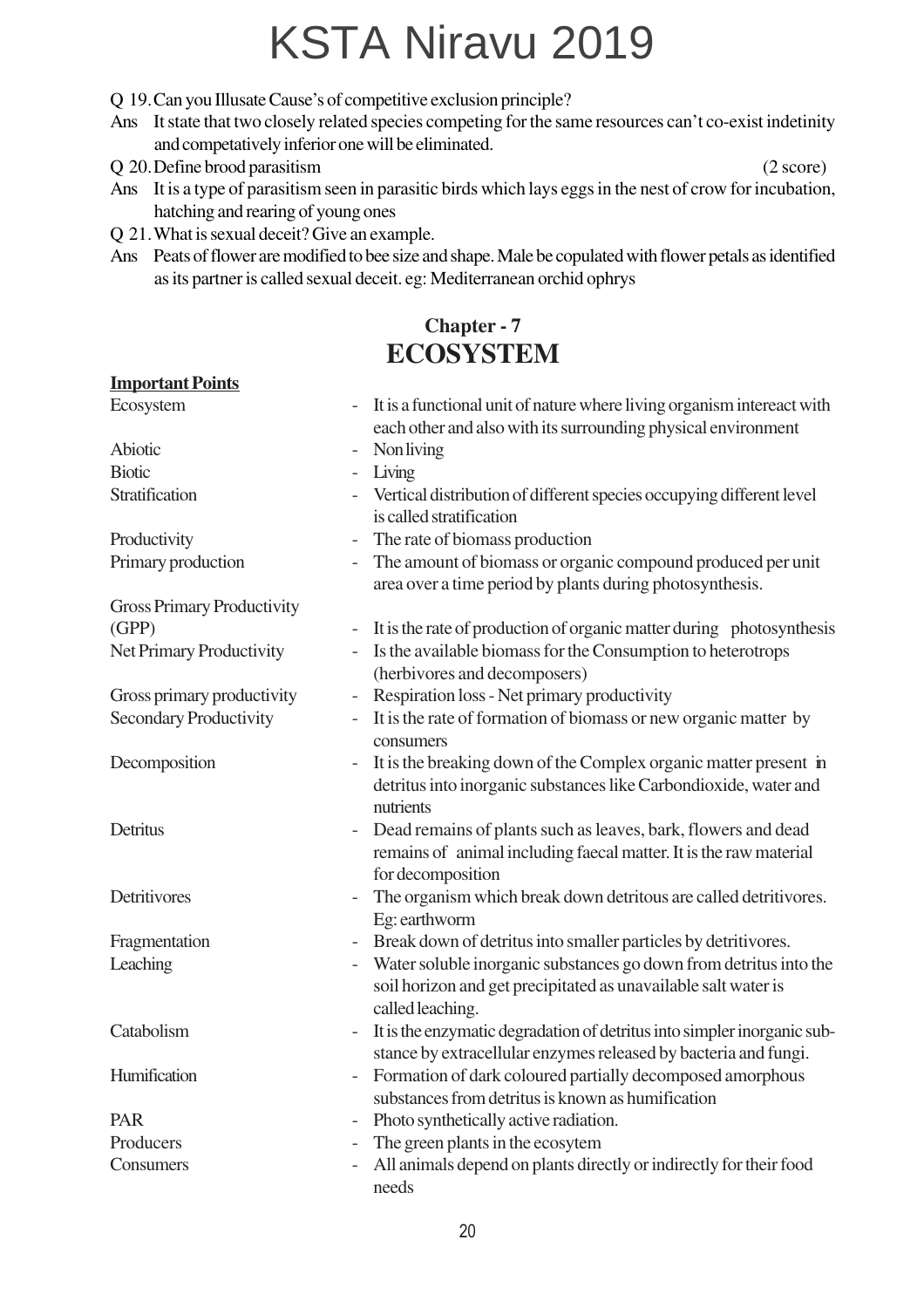| Herbivores                  |                                |                          | Primary consumers will be harbivores                                                              |  |
|-----------------------------|--------------------------------|--------------------------|---------------------------------------------------------------------------------------------------|--|
| Primary Carnivores          |                                |                          | Consumers that feed on herbivores are primary carnivores                                          |  |
| <b>Secondary Carnivores</b> |                                |                          | Those animals that depend on the primary carnivores for food are<br>labelled secondary carnivores |  |
| <b>GFC</b>                  |                                |                          | Grazing food chain                                                                                |  |
| <b>DFC</b>                  |                                |                          | Detiritus food chain                                                                              |  |
|                             | Saprotrophs                    |                          | Decomposers meet their energy and nutrient requirment by degrad-                                  |  |
|                             |                                |                          | ing dead organic matter or detritus                                                               |  |
| Food web                    |                                | $\overline{\phantom{0}}$ | The natural interaction of food chain make it a food web                                          |  |
|                             | Trophic level                  |                          | Based on the nature of food chain or nutrition, organism occupy a                                 |  |
|                             |                                |                          | specific place in the food chain is trophic levels                                                |  |
|                             | <b>Standing Crop</b>           |                          | Each trophic level has a certain mass of living material at a particular                          |  |
|                             |                                |                          | time called standing crop                                                                         |  |
| <b>Biomass</b>              |                                | $\overline{\phantom{0}}$ | Mass of living organism                                                                           |  |
|                             | Ecological pyramids            |                          | Digramatic representation showing the relationship between orga-                                  |  |
|                             |                                |                          | nism at different levels of an ecosystem in terms of biomass, number                              |  |
|                             |                                |                          | and energy contents in the form of a pyramid                                                      |  |
|                             | Pyramid of Number              |                          | It indicate the number of organism of the succesive tropic level of an                            |  |
|                             |                                |                          | ecosystem                                                                                         |  |
|                             | Pyramid of biomass             | $\overline{\phantom{0}}$ | It indicate the biomass of organisms of the succesive tropic level of                             |  |
|                             |                                |                          | an ecosystem                                                                                      |  |
| Pyramid of Energy           |                                |                          | It indicate the energy used by organism of succesive tropic levels in                             |  |
|                             |                                |                          | an ecosystem                                                                                      |  |
| Ecological succession       |                                | $\overline{\phantom{0}}$ | The sequential gradual and predictable changes in the specis com-                                 |  |
|                             |                                |                          | position in an area are called succession or ecological succession                                |  |
|                             | <b>Pioneer Species</b>         | $\overline{\phantom{0}}$ | The first species that invade a bare are are called pioneer species                               |  |
|                             | Clymax community               |                          | The final community that is near to equlibrium with the environment                               |  |
|                             |                                |                          | is called climax community                                                                        |  |
|                             | <b>Primary Succession</b>      | $\overline{\phantom{0}}$ | Succession that starts in an area where noliving organisms ever ex-                               |  |
|                             |                                |                          | isted                                                                                             |  |
|                             | Secondary Succession           |                          | The succession processes that starts in an area where natural biotic                              |  |
|                             |                                |                          | communities have been destroyed                                                                   |  |
|                             | <b>Hydrach Succession</b>      |                          | Succession takes place in water                                                                   |  |
|                             | <b>Xerarch Succession</b>      | -                        | Succession takes place in a dry area                                                              |  |
| <b>Standing State</b>       |                                |                          | The amount of nutrient present in the soil at any given time                                      |  |
| Ecosystem Service           |                                |                          | The product of ecosystem processes                                                                |  |
| <b>GNP</b>                  |                                |                          | Global gross national product                                                                     |  |
|                             | <b>Questions and Solutions</b> |                          |                                                                                                   |  |
|                             |                                |                          | Q 1. Use proper terms for the following in relation to Ecolology                                  |  |
|                             | a) Input                       |                          |                                                                                                   |  |
|                             | b) Transfer of energy          |                          |                                                                                                   |  |
|                             |                                |                          |                                                                                                   |  |

- c) Output
- Ans a) Productivity b) Food chain/web, Nutrient cycling

|  | Q 2. What are the component of ecosystem are seem to be function as a unit | $(2 \text{ score})$ |
|--|----------------------------------------------------------------------------|---------------------|
|--|----------------------------------------------------------------------------|---------------------|

- Ans Productivity, Decomposition, Energy flow and Nutrient cycle
- Q 3. Define Primary production (2 score)
- Ans It is defined as the amount of biomass or organic matter produced per unit area over a time period by plants during photosynthesis.
- Q 4. Can you define productivity. How it is expressed (2 score)
- Ans The rate of biomass production is called productivity. It is expressed in terms of  $g^2yr^1$  or (Kcalm<sup>-2</sup>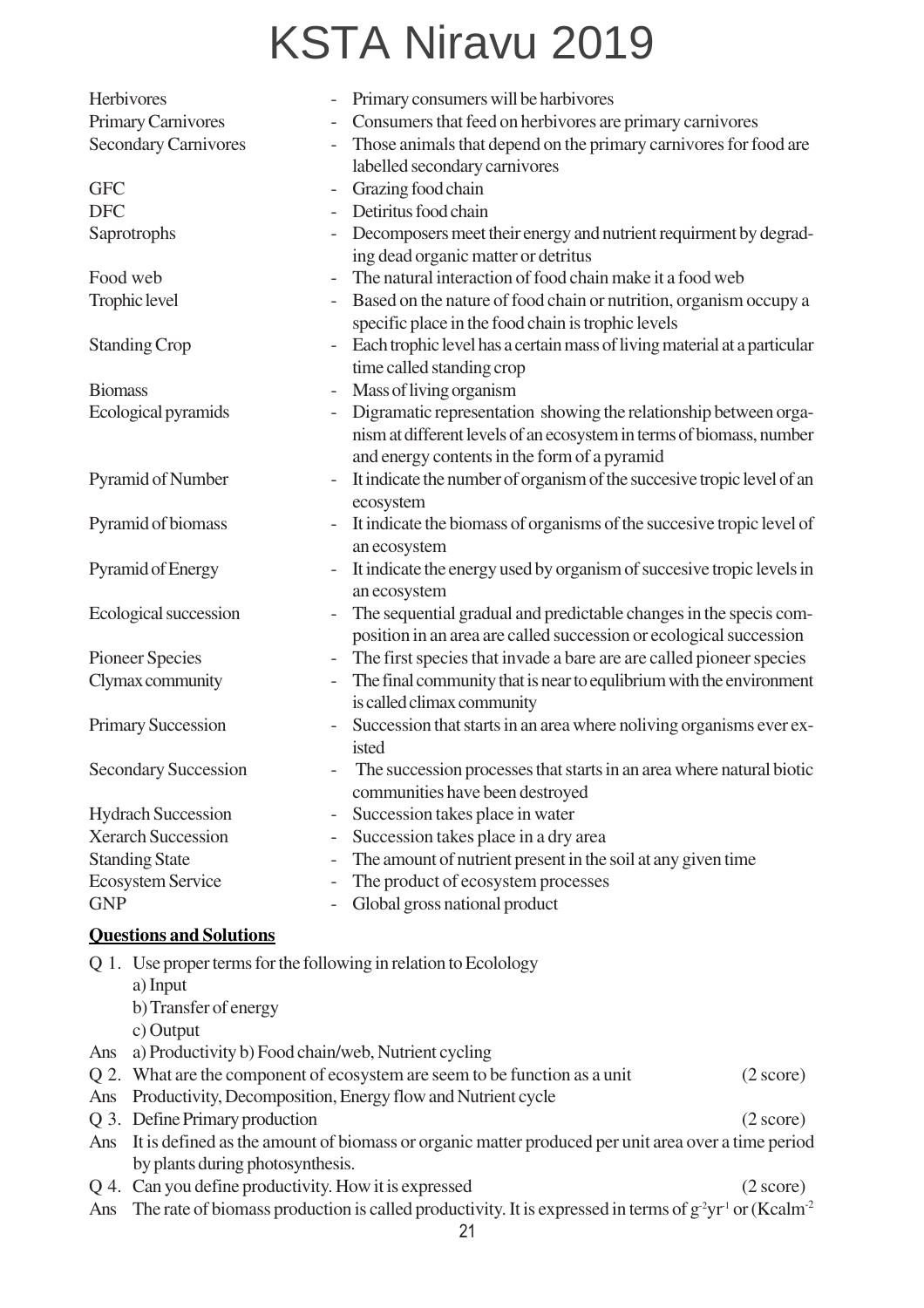|                                                                                                             | $\rm{yr}^{\text{-}1}$                                                                                                                                                                           |                     |  |  |
|-------------------------------------------------------------------------------------------------------------|-------------------------------------------------------------------------------------------------------------------------------------------------------------------------------------------------|---------------------|--|--|
|                                                                                                             | Q 5. What is Gross primary productivity or GPP                                                                                                                                                  | $(2 \text{ score})$ |  |  |
|                                                                                                             | It is the rate of production of organic matter during photosynthesis                                                                                                                            |                     |  |  |
|                                                                                                             | Q 6. Define Net primary productivity. Give an equation                                                                                                                                          | $(2 \text{ score})$ |  |  |
| Ans                                                                                                         | Net primary productivity is the available biomass for the consumption to heterotrophs (Herbivores                                                                                               |                     |  |  |
|                                                                                                             | and Decomposers)                                                                                                                                                                                |                     |  |  |
|                                                                                                             | $NPP = GPP - R$                                                                                                                                                                                 |                     |  |  |
|                                                                                                             | Q 7. The annual net primary productivity of the whole biosphere is approximately 170 billion tones (dry                                                                                         |                     |  |  |
|                                                                                                             | weight) weight, of this how many percentage is Land and ocean production.                                                                                                                       | (1 score)           |  |  |
| Ans                                                                                                         | 70% Land and 30% Ocean                                                                                                                                                                          |                     |  |  |
|                                                                                                             | Q 8. What is the primary productivity of ocean.                                                                                                                                                 |                     |  |  |
| Ans                                                                                                         | 55 billion tones                                                                                                                                                                                |                     |  |  |
|                                                                                                             | Q 9. Define Secondary productivity                                                                                                                                                              | $(2 \text{ score})$ |  |  |
| Ans                                                                                                         | It is the rate of formation of new organic matter or biomass by consumers is called Secondary                                                                                                   |                     |  |  |
|                                                                                                             | productivity.                                                                                                                                                                                   |                     |  |  |
|                                                                                                             | Q 10. Robert Constanza and his colleagues have very recently tried to put price tags on nature's life-                                                                                          |                     |  |  |
|                                                                                                             | support services. What is the average price tag for fundamental ecosystem services                                                                                                              | (1 score)           |  |  |
| Ans                                                                                                         | Us\$33 trillion                                                                                                                                                                                 |                     |  |  |
|                                                                                                             | Q 11. What will be the total coast of verious ecosystem services                                                                                                                                | $(2 \text{ score})$ |  |  |
| Ans                                                                                                         | Soilformation-50% and protection, recreation and nutrient cycling-Less than 10%                                                                                                                 |                     |  |  |
|                                                                                                             | Climate regulation and habitat of wildlife-6%                                                                                                                                                   |                     |  |  |
|                                                                                                             | Q 12. What are the ecosystem services.                                                                                                                                                          |                     |  |  |
| Ans                                                                                                         | 1. Purify air and water                                                                                                                                                                         |                     |  |  |
|                                                                                                             | 2. Mitigate droughts and floods                                                                                                                                                                 |                     |  |  |
|                                                                                                             | 3. Climatic condition                                                                                                                                                                           |                     |  |  |
|                                                                                                             | 4. Nutrient Cycling                                                                                                                                                                             |                     |  |  |
|                                                                                                             | 5. Generate fertile soil                                                                                                                                                                        |                     |  |  |
|                                                                                                             | 6. Protect soil                                                                                                                                                                                 |                     |  |  |
|                                                                                                             | 7. Wildlife habitat                                                                                                                                                                             |                     |  |  |
|                                                                                                             | 8. Biodiversity maitance                                                                                                                                                                        |                     |  |  |
|                                                                                                             | 9. Pollinate crop                                                                                                                                                                               |                     |  |  |
|                                                                                                             | 10. Provide asthetic, cultural and spiritual values                                                                                                                                             |                     |  |  |
|                                                                                                             | 11. Reduce global warming                                                                                                                                                                       |                     |  |  |
|                                                                                                             | Q 13. What are the two types of nutrient cycle                                                                                                                                                  | (1 score)           |  |  |
| Ans                                                                                                         | Gaseous cycle and Sedimantary cycle                                                                                                                                                             |                     |  |  |
|                                                                                                             | Q 14.1) What is ecological pryamids<br>2) Name there ecological pryamids usually studied                                                                                                        |                     |  |  |
|                                                                                                             |                                                                                                                                                                                                 |                     |  |  |
| 1) Ecological pyramid is the biological representation of organism and its relationship at different<br>Ans |                                                                                                                                                                                                 |                     |  |  |
|                                                                                                             | level of an ecosystem in term of biomass, number and energy content in the form of a pyramid<br>2) Three ecological pyramid are a) Pyramid of number b) Pyramid of biomass c) Pyramid of energy |                     |  |  |
|                                                                                                             |                                                                                                                                                                                                 |                     |  |  |
|                                                                                                             |                                                                                                                                                                                                 |                     |  |  |





Observe the above pyramid and answer the following a) Name the pyramid (1 score)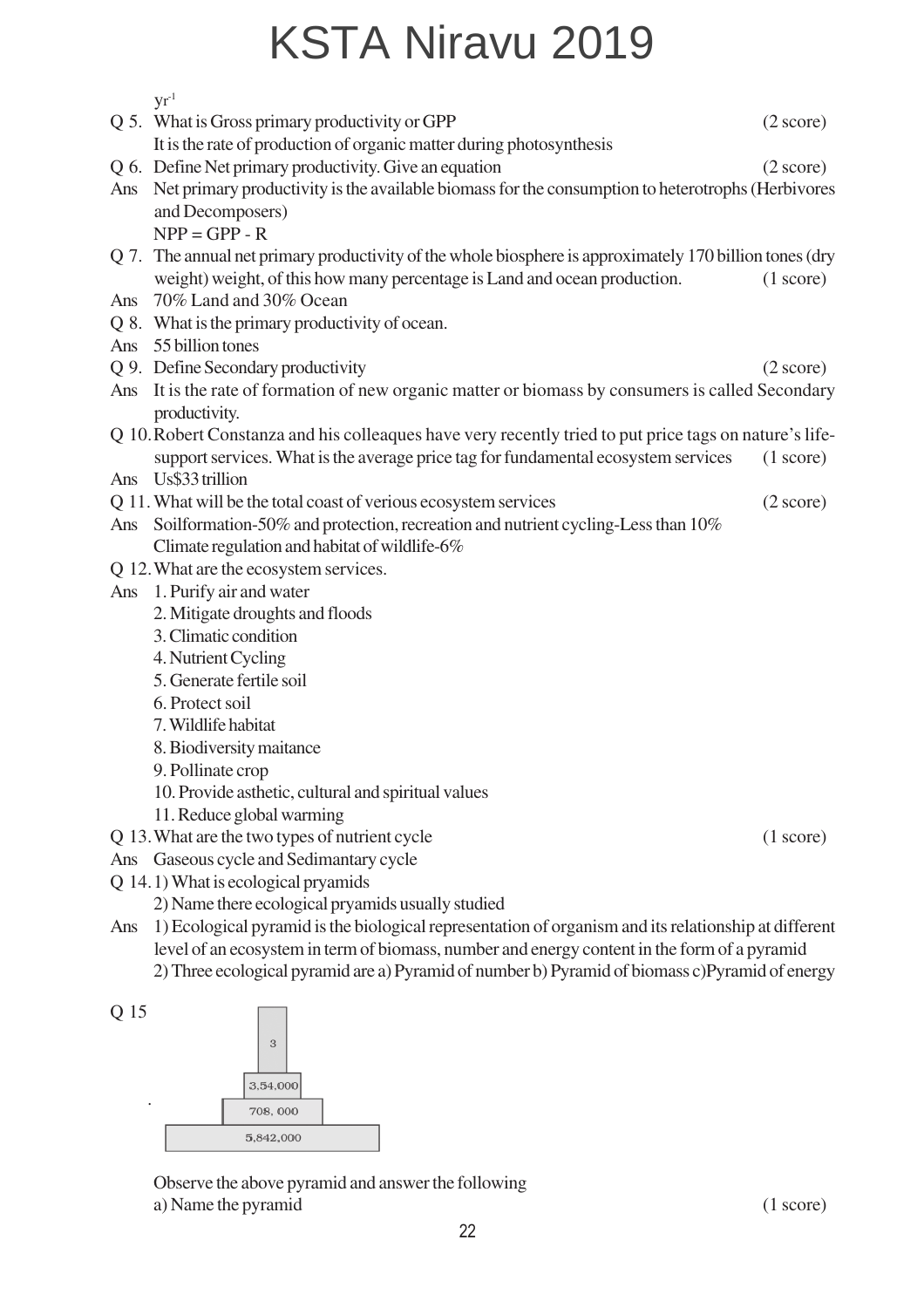|     | b) How many number of Top carivores supported by producers                                                              | $(1 \text{ score})$ |
|-----|-------------------------------------------------------------------------------------------------------------------------|---------------------|
|     | c) Name any two tropic levels                                                                                           | (1 score)           |
| Ans | a) Pyramid of number                                                                                                    |                     |
|     | b) Three                                                                                                                |                     |
|     | c) Primary producers, Primary consumers                                                                                 |                     |
|     | Q 16. Apex of pyramid is narrow due to less number of individuals. But base is broad due to primary<br>producers number |                     |
|     | What is the reason for less number of individulas in apex of pyramid                                                    | $(1 \text{ score})$ |
|     | Ans It is due to low energy in apex of pyramid                                                                          |                     |
|     |                                                                                                                         |                     |
|     |                                                                                                                         |                     |

#### **Chapter-8 ENVIRONMENTAL ISSUES**

#### **Important Points**

| Pollution                                  |                          | Is an undesirable change in physical, chemical, or biological                                       |  |
|--------------------------------------------|--------------------------|-----------------------------------------------------------------------------------------------------|--|
|                                            |                          | characterstics of air, land and water                                                               |  |
| Pollutant                                  | $\overline{\phantom{0}}$ | Agents that cause pollution                                                                         |  |
| Electrostatic Precipitator                 | -                        | The device used to remove particulate matter                                                        |  |
| <b>CPCB</b>                                | $\overline{\phantom{0}}$ | Central pollution control board                                                                     |  |
| <b>CNG</b>                                 | $\overline{\phantom{0}}$ | Compressed natural gas                                                                              |  |
| <b>Bharat</b> stage III                    | $\overline{\phantom{0}}$ | Mass emission standards in India- (2,3 and 4 wheelers since 2010)                                   |  |
| <b>Bharat</b> stage IV                     |                          | Mass emission standards in 12 megacities since 2010. Cities-                                        |  |
|                                            |                          | Delhi and NCR, Mumbai, Kolkata, Chennai, Banglore, Surat,                                           |  |
|                                            |                          | Kanpur, Agra, Lucknow and Sholapur (since april 2010)                                               |  |
| Water act                                  |                          | Govt of India has passed the water act in 1974 for prevention and                                   |  |
|                                            |                          | control of water pollution to safe guard our water resources                                        |  |
| <b>BOD</b>                                 |                          | Biological oxygen demands                                                                           |  |
| Plantonic                                  | $\overline{\phantom{0}}$ | Free floating algae                                                                                 |  |
| Algal bloom                                |                          | Presence of large amounts of nutrients in water cause excessive                                     |  |
|                                            |                          | growth of plantonic algae called an algal bloom                                                     |  |
| Biomagnification                           | $\overline{\phantom{0}}$ | Increase in concentration of the toxicant at successive trophic levels                              |  |
| Eutrophication<br>$\overline{\phantom{0}}$ |                          | If the natural aging of a lake by nutrient enrichment of it water                                   |  |
| <b>Bog</b>                                 |                          | Large masses of bolting plants                                                                      |  |
| <b>Cultural or Accelerated</b>             |                          | Pollutants from man's activities likes from the industries and                                      |  |
| Eutrophication                             |                          | homes can radically accelerated the aging processes.                                                |  |
| <b>FOAM</b>                                |                          | A citizens group called friends of arcata marsh                                                     |  |
| Muncipal solid                             |                          | Waste form homes, offices, stores, schools, hospitals, etc.                                         |  |
| Sanitary landfills                         |                          | Waste are dumped in dipression or trench after compaction, and                                      |  |
|                                            |                          | covered with dirt every day                                                                         |  |
| Ecosan                                     | $\overline{\phantom{0}}$ | Ecofriendly sanitary                                                                                |  |
| Ecotriendly packing                        |                          | Avoid polystyrene and plastic packing and use of carrying cloth                                     |  |
|                                            |                          | or other tuber carry bags.                                                                          |  |
| Electronic wastes                          | $\overline{\phantom{0}}$ | irreparable computers and other electronic goods                                                    |  |
| Green house effect                         |                          | Green house effect is a naturally occurring phonometer that is                                      |  |
|                                            |                          | responsible for heating of earth surface                                                            |  |
| Green house gases                          |                          | Gases responsible for green house effect (CO <sub>2</sub> , CFC, CH <sub>4</sub> &N2 <sub>0</sub> ) |  |
| <b>CFCS</b>                                |                          | Cholorofluro carbons                                                                                |  |
| Stratosphere                               | -                        | The appear part of the atmosphere called stratosphere                                               |  |
| Dabson Units (DU)                          |                          | Unit of measurement for the thickness of ozone.                                                     |  |
| Ozone hole                                 |                          | The large area of thinned ozone layer                                                               |  |